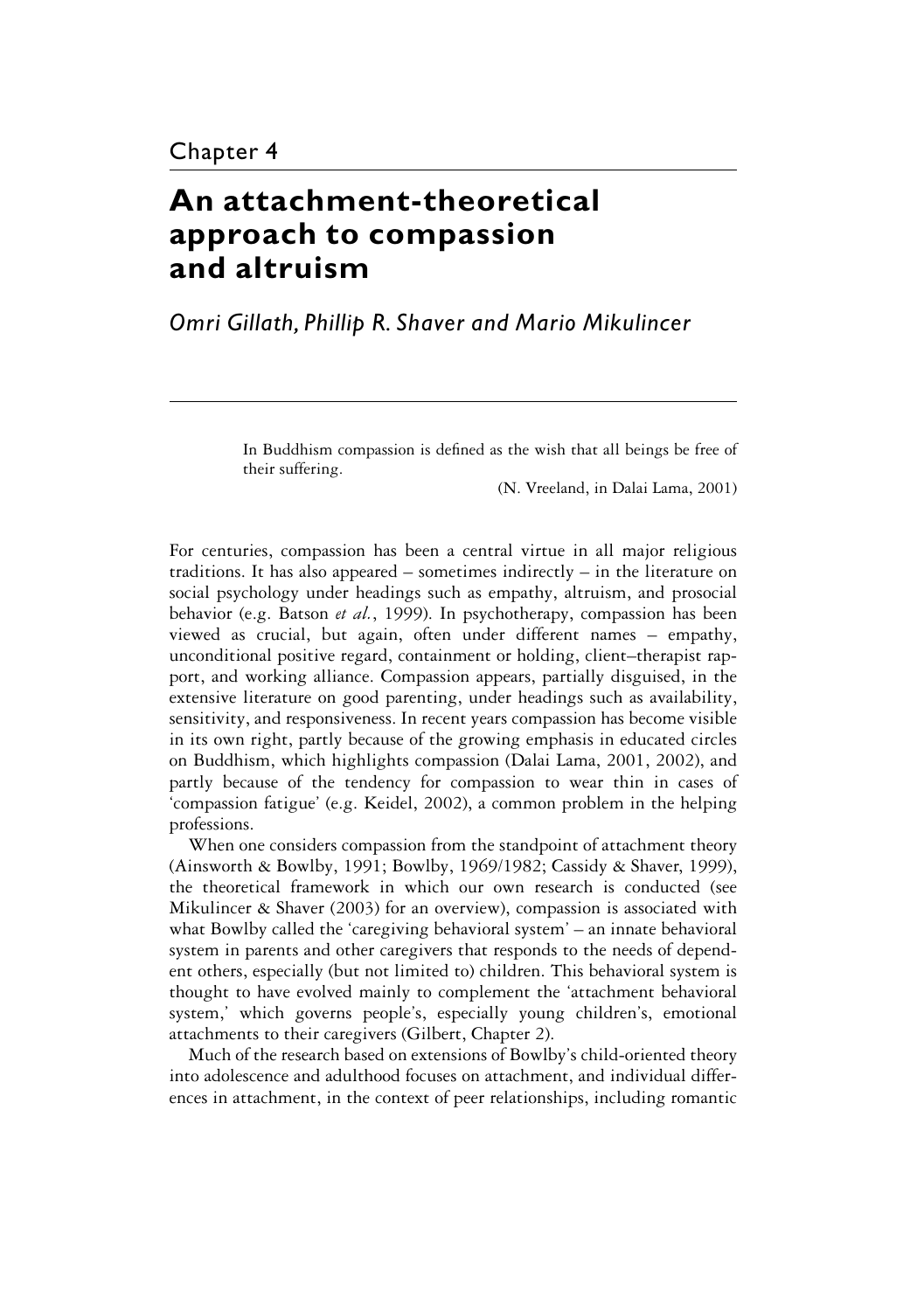relationships. In recent years, however, increasing attention has been given to caregiving, and to individual differences in caregiving, including caregiving that extends well beyond close personal relationships. In particular, we have found that being secure with respect to attachment – either dispositionally secure or momentarily secure because of experimental interventions – is associated with empathy and willingness to help others (Mikulincer & Shaver, in press).

The purpose of the present chapter is to review studies on attachment and caregiving in adulthood in search of answers to the following questions: What causes a person to be compassionate or uncompassionate toward others? What are the effects of compassion on its recipients? Can compassion be enhanced? Can professional caregivers' vulnerability to compassion fatigue be reduced? The chapter is organized as follows: First, we provide an overview of attachment theory. Second, we provide an overview of the caregiving system. Third, we examine the connection between attachment security and compassionate caregiving. Fourth, we consider how attachment and caregiving research has been, and can continue to be, extended to clinical settings. At the end, we offer suggestions for applying our findings concerning links between attachment processes and compassionate care.

# **Attachment theory: basic concepts**

According to Bowlby (1969/1982), because human infants are relatively premature, helpless, and vulnerable to harm when born, they have been equipped by evolution with a repertoire of behaviors (*attachment behaviors*) that assure proximity to 'stronger, wiser' others (*attachment figures*) who can provide protection, guidance, and assistance in the process of distress regulation. Although attachment behaviors are most important early in life, Bowlby (1988) claimed they are active over the entire life span and are manifest in thoughts and behaviors related to proximity seeking in times of need. As explained below, our research shows that extension of the theory to cover the entire human lifespan is both appropriate and scientifically productive.

Bowlby (1969/1982) claimed that proximity-seeking behaviors are organized into a specific behavioral system – the *attachment behavioral system*. A behavioral system is a biologically evolved, inborn program of the central nervous system that governs the choice, activation, and termination of behavioral sequences, and produces a predictable and generally functional change in the person–environment relationship. Behavioral systems can be conceptualized in terms of six features: (a) a specific biological function that increases the likelihood of an individual's survival and reproductive success; (b) a set of contextual activating triggers; (c) a set of interchangeable, functionally equivalent behaviors that constitute the primary strategy of the system for attaining a particular goal state; (d) a specific set-goal – the change in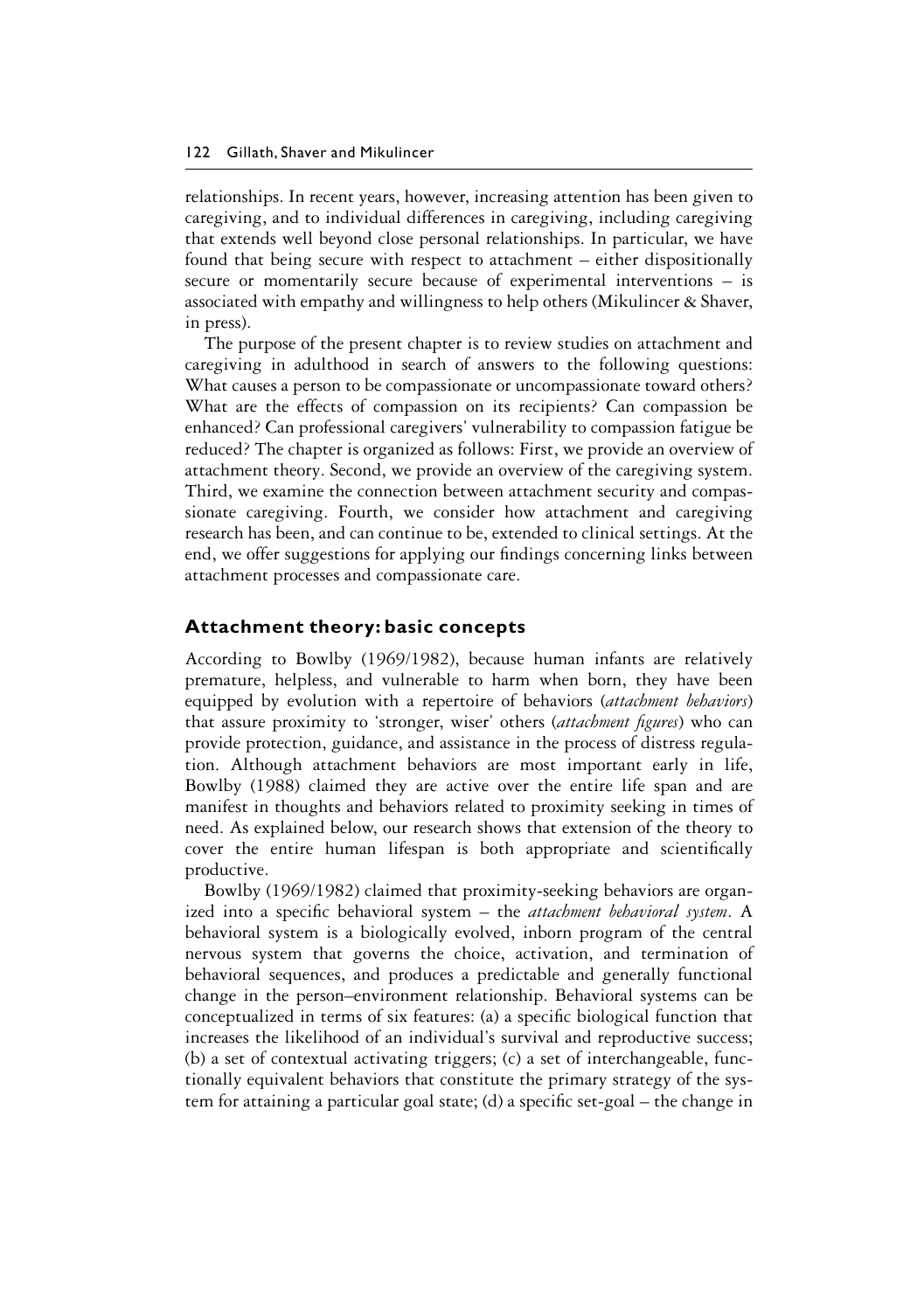the person–environment relationship that terminates system activation; (e) a set of cognitive operations that guide the system's functioning; and (e) specific links with other behavioral systems.

According to Bowlby (1969/1982), the attachment behavioral system is activated by perceived threats and dangers, which cause a threatened individual to seek proximity to protective others. The attainment of proximity and protection results in feelings of relief and security as well as positive mental representations of relationship partners and the self. Bowlby (1988) viewed this behavioral system as extremely important for maintaining emotional stability, development of a positive self-image, and formation of positive attitudes toward relationship partners and close relationships in general. Moreover, because optimal functioning of the attachment system facilitates relaxed and confident engagement in non-attachment activities, it supports the operation of other crucial behavioral systems, such as exploration and caregiving, and thereby broadens a person's perspectives and skills and fosters both mental health and self-actualization.

In addition to mapping universal aspects and functions of the attachment behavioral system, Bowlby (1973) described important individual differences in attachment-system functioning. He viewed these differences as largely derived from reactions of significant others (caregivers, attachment figures) to a child's attachment-system activation and from internalization of these reactions in *attachment working models* of self and others (i.e. mental representations, with associated emotional and behavioral tendencies). Interactions with attachment figures who are available and responsive in times of need facilitate optimal development of the attachment system, promote a sense of connectedness and security, and allow people to rely more confidently on support seeking as a distress-regulation strategy. In contrast, when a person's attachment figures are not reliably available and supportive, a sense of security is not attained, and strategies of affect regulation other than proximity seeking (*secondary attachment strategies*, characterized by *avoidance* and *anxiety*) are developed.

In studies of adolescents and adults, tests of these theoretical ideas have generally focused on a person's *attachment style* – a systematic pattern of relational expectations, emotions, and behaviors conceptualized as residues of particular kinds of attachment history (Fraley & Shaver, 2000). Initially, research was based on Ainsworth *et al.*'s (1978) three-category typology of attachment styles in infancy – secure, anxious, and avoidant – and Hazan  $\&$ Shaver's (1987) conceptualization of similar adult styles in the domain of romantic relationships. Subsequent studies (e.g. Bartholomew & Horowitz, 1991; Brennan *et al.*, 1998) indicated that attachment styles are more appropriately conceptualized as regions in a continuous two-dimensional space, an idea compatible with early dimensional analyses described by Ainsworth and her colleagues (e.g. 1978: 102).

The first dimension, attachment *avoidance*, reflects the extent to which a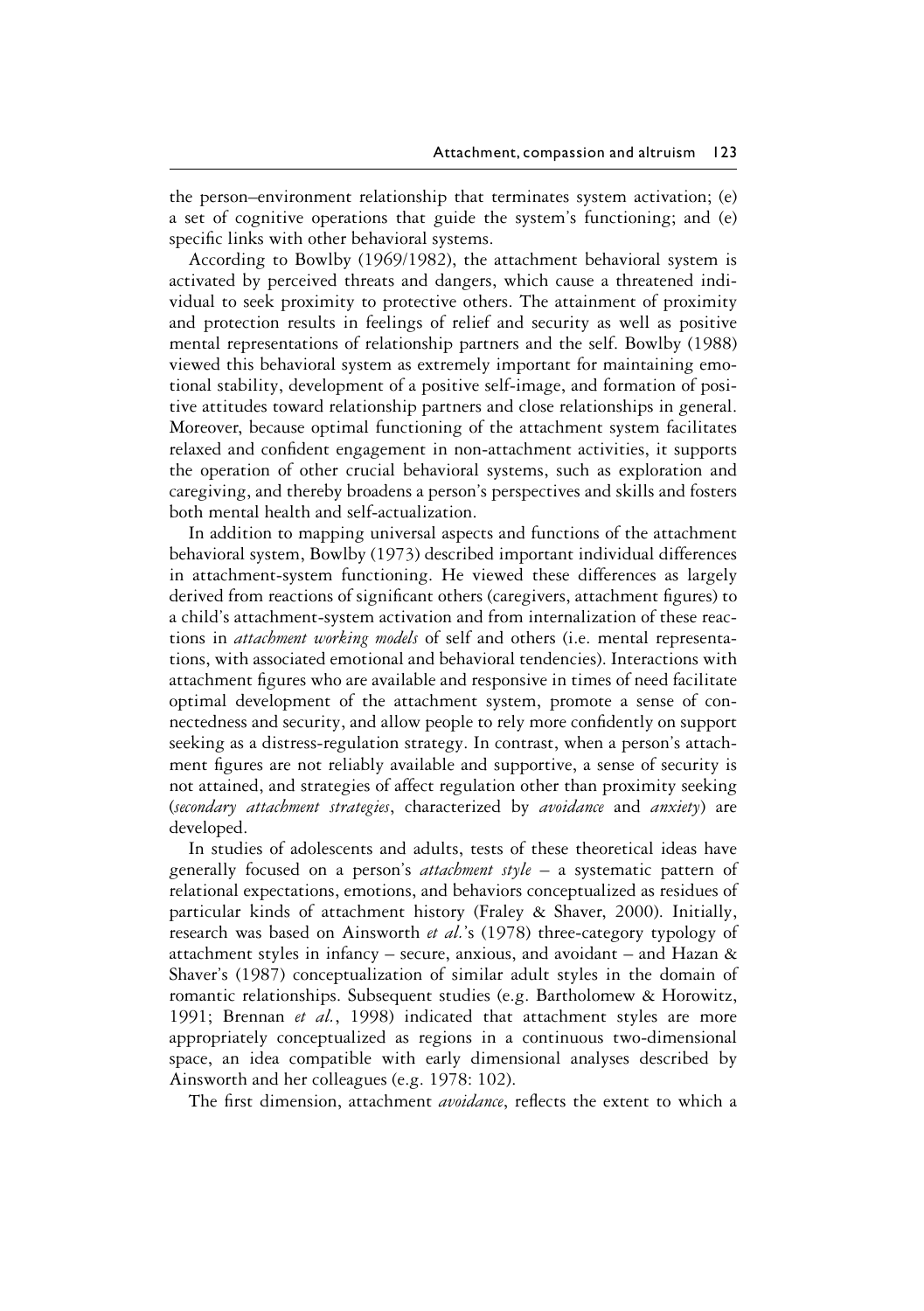person distrusts relationship partners' goodwill and strives to maintain behavioral independence and emotional distance from partners. The second dimension, attachment *anxiety*, reflects the degree to which a person worries that a partner will not be available in times of need. People who score low on both dimensions are said to be secure or to have a secure attachment style. The two dimensions can be measured with reliable and valid self-report scales (e.g. Brennan *et al.*, 1998) and are associated in theoretically predictable ways with relationship quality and affect-regulation strategies (see Mikulincer  $\&$ Shaver, 2003; Shaver & Clark, 1994; Shaver & Hazan, 1993, for reviews). Throughout this chapter we refer to people with secure, anxious, or avoidant attachment styles, or to people who are relatively anxious or avoidant (based on self-report scales that assess the two dimensions).

Attachment styles are initially formed during early interactions with primary caregivers (as thoroughly documented in an anthology edited by Cassidy & Shaver (1999)), but Bowlby (1988) contended that impactful interactions with significant others throughout life have the effect of updating a person's attachment working models. Moreover, although attachment style is often conceptualized as a global orientation toward close relationships, there are theoretical and empirical reasons for believing that working models are part of a hierarchical network of complex, heterogeneous, and both generalized and context- and relationship-specific attachment representations (Mikulincer & Shaver, 2003). In fact, research indicates that (a) people possess multiple attachment schemas (e.g., Baldwin *et al.*, 1996; Pierce & Lydon, 1998) and that (b) actual or imagined encounters with supportive or non-supportive others can activate particular attachment orientations (e.g. Mikulincer *et al.*, 2001), even if they are incongruent with a person's usual, more general attachment style.

Findings from studies of attachment processes in adulthood have been summarized in a model of the functioning and dynamics of the attachment system in adulthood (Mikulincer & Shaver, 2003). According to this model, the monitoring of experiences and events, whether generated internally or through interactions with the environment, results in activation of the attachment system when a potential or actual threat is encountered. This activation is manifest in efforts to seek and/or maintain actual or symbolic proximity to external or internalized attachment figures. Once the attachment system is activated, a person automatically (either consciously or unconsciously; Mikulincer *et al.*, 2002) asks whether or not an attachment figure is sufficiently available and responsive. An affirmative answer results in normative functioning of the attachment system, characterized by mental representations of attachment security and consolidation of security-based strategies of affect regulation (Shaver & Mikulincer, 2002). These strategies generally alleviate distress, foster supportive intimate relationships, and increase both perceived and actual personal and social adjustment.

Perceptions of attachment figures as unavailable or insensitive result in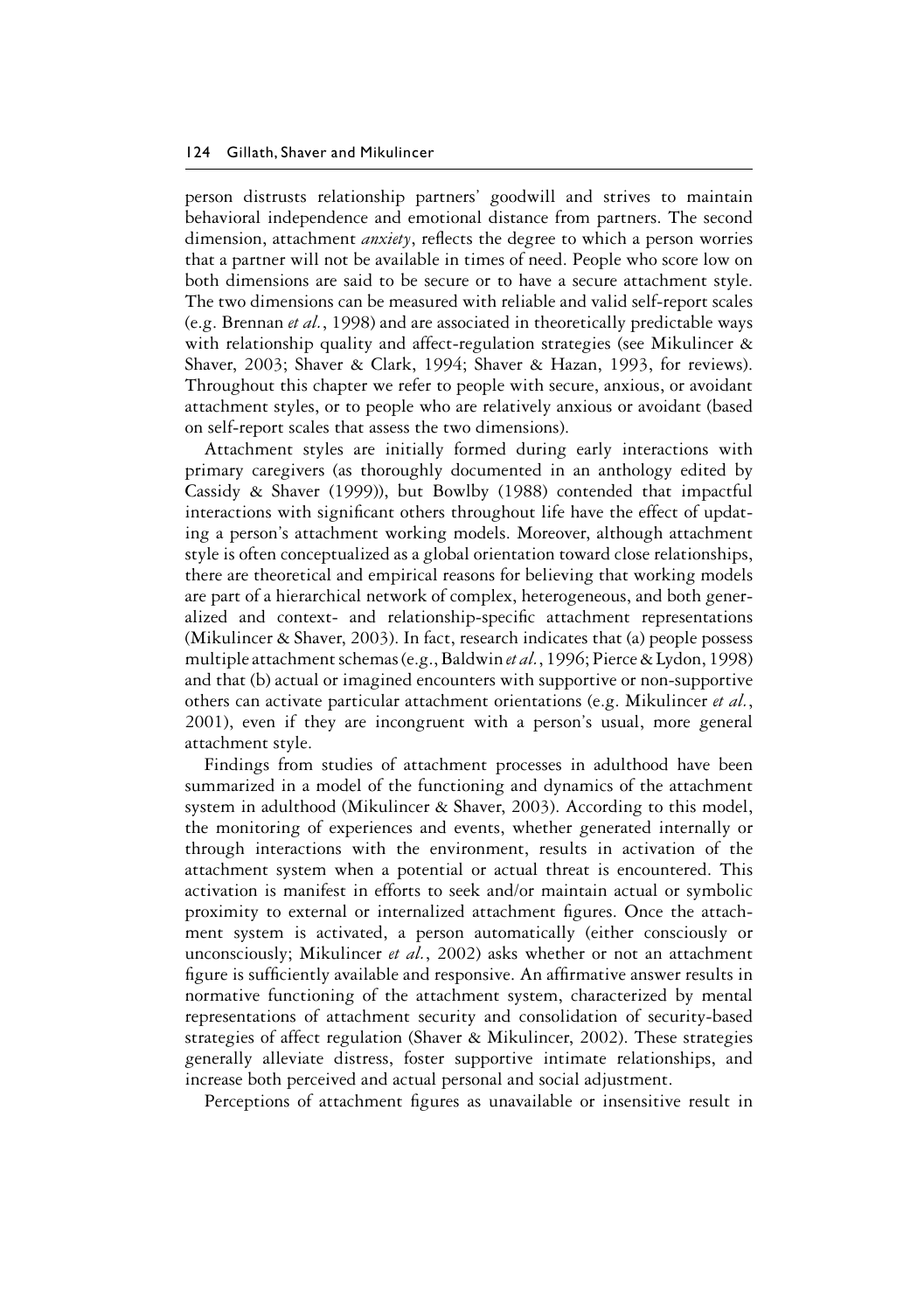attachment insecurity, which compounds the distress already aroused by an appraised threat. This state of insecurity forces a decision about the viability of proximity seeking as a protective strategy. When proximity seeking is appraised as viable or essential – because of attachment history, self-concept, temperament, or contextual cues – people adopt *hyperactivating attachment strategies*, which include intense appeals to attachment figures and continued reliance on them as a source of safety and support. Hyperactivation of the attachment system involves increased vigilance to threat-related cues and a reduction in the threshold for detecting cues of attachment figures' unavailability – the two kinds of cues that activate the attachment system (Bowlby, 1973). As a result, even minimal threat-related cues are easily detected (if not simply imagined), the attachment system is chronically activated, psychological pain related to the unavailability of attachment figures is exacerbated, and doubts about one's ability to attain safety and a sense of security are heightened. These concomitants of attachment-system hyperactivation account for many of the well-documented psychological correlates of attachment anxiety (see Mikulincer & Shaver (2003) for a review).

Appraising proximity seeking as unlikely to alleviate distress results in the adoption of *attachment-deactivating strategies*, manifested in avoidance or denial of stimuli and events that activate the attachment system and determination to handle distress alone (a stance that Bowlby (1969/1982) called 'compulsive self-reliance'). These strategies involve dismissal of threat- and attachmentrelated cues, suppression of threat- and attachment-related thoughts and emotions, and repression of threat- and attachment-related memories. These tendencies are further reinforced by a self-reliant attitude that decreases dependence on others and discourages acknowledgment of personal faults or weaknesses. These aspects of deactivation account for the well-documented psychological manifestations of avoidant attachment (again, see Mikulincer & Shaver (2003) for a review).

# **The caregiving system and its interplay with the attachment system**

According to Bowlby (1969/1982), the caregiving system is designed to provide protection and support to others who are either chronically dependent or temporarily in need. It is inherently altruistic in nature, being aimed at the alleviation of others' distress, although the system itself presumably evolved because it increased the inclusive fitness of individuals by making it more likely that children and tribe members with whom the individual shares genes would survive and reproduce (Hamilton, 1964). Within attachment theory, the caregiving system provides an entrée to the study of compassion and altruism, and understanding this system provides a foundation for devising ways to increase people's compassion and effective altruism (Gilbert, Chapter 2).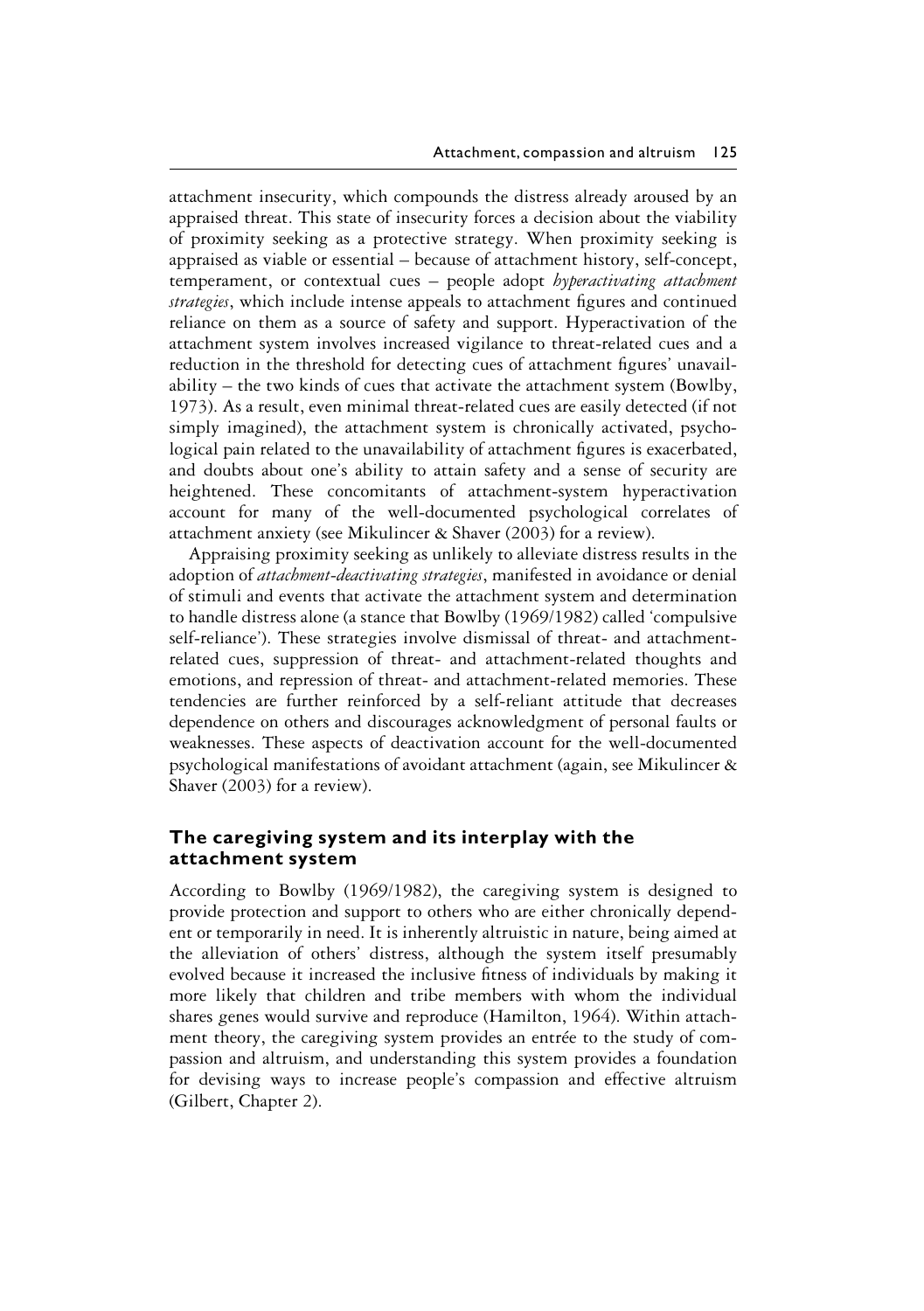'Caregiving' refers to a broad array of behaviors that complement an interaction or relationship partner's attachment behaviors or signals of need. The set-goal of such behaviors is reduction of the partner's suffering (which Bowlby (1969/1982) called providing a 'safe haven') or fostering the partner's growth and development (which Bowlby called providing a 'secure base' for exploration). In its prototypical form – that is, in the parent–child relationship – the set-goal of the child's attachment system (proximity that fosters protection, reduction of distress, safety, and a secure base) is also the aim of the parent's caregiving system. Signals of increased protection and security on the part of the person who needs help deactivate the helper's caregiving system. If we extend this conceptualization to the broader realm of compassion and altruism, the aim of the caregiving system is to alter the needy person's condition or situation so that signs of increased safety, well-being, and security are evident (Gilbert, Chapter 2).

Beyond explaining this complementarity between the attachment system of the support-seeker and the caregiving system of the support-provider, Bowlby (1969/1982) also delineated the psychodynamic interplay between these two systems *within* the person who assumes the role of caregiver or attachment figure. In his view, because of the urgency of threats to the self (especially during early childhood), activation of the attachment system was thought to inhibit activation of other behavioral systems and thus interfere with certain non-attachment activities. This process was clearly demonstrated in Ainsworth *et al.*'s (1978) research on the inhibition of children's exploration in a laboratory Strange Situation when an attachment figure was asked to leave the room. The same kind of inhibition often occurs in caregiving situations (Kunce & Shaver, 1994) if a potential caregiver's own well-being is threatened. Under conditions of threat, adults generally turn to others for support and comfort rather than thinking first about being support providers. At such times they are likely to be so focused on their own vulnerability that they lack the mental resources necessary to attend compassionately to others' needs for help and care. Only when relief is attained and a sense of attachment security is restored can people easily direct attention and energy to other behavioral systems. A relatively secure person can perceive others not only as sources of security and support, but also as human beings who need and deserve comfort and support.

In short, the aim of the caregiving system is more likely to be achieved when a person is secure enough to allow for a focus on someone else's needs. This ability to help others is a consequence of having witnessed and benefited from good caregiving on the part of one's own attachment figures, which promotes the sense of security as a resource and provides models of good caregiving (Collins & Feeney, 2000; Kunce & Shaver, 1994). Thus, we undertook our research on caregiving by hypothesizing that people who are dispositionally secure, or whose level of security has been contextually increased, would be more motivated and able to provide care for others. That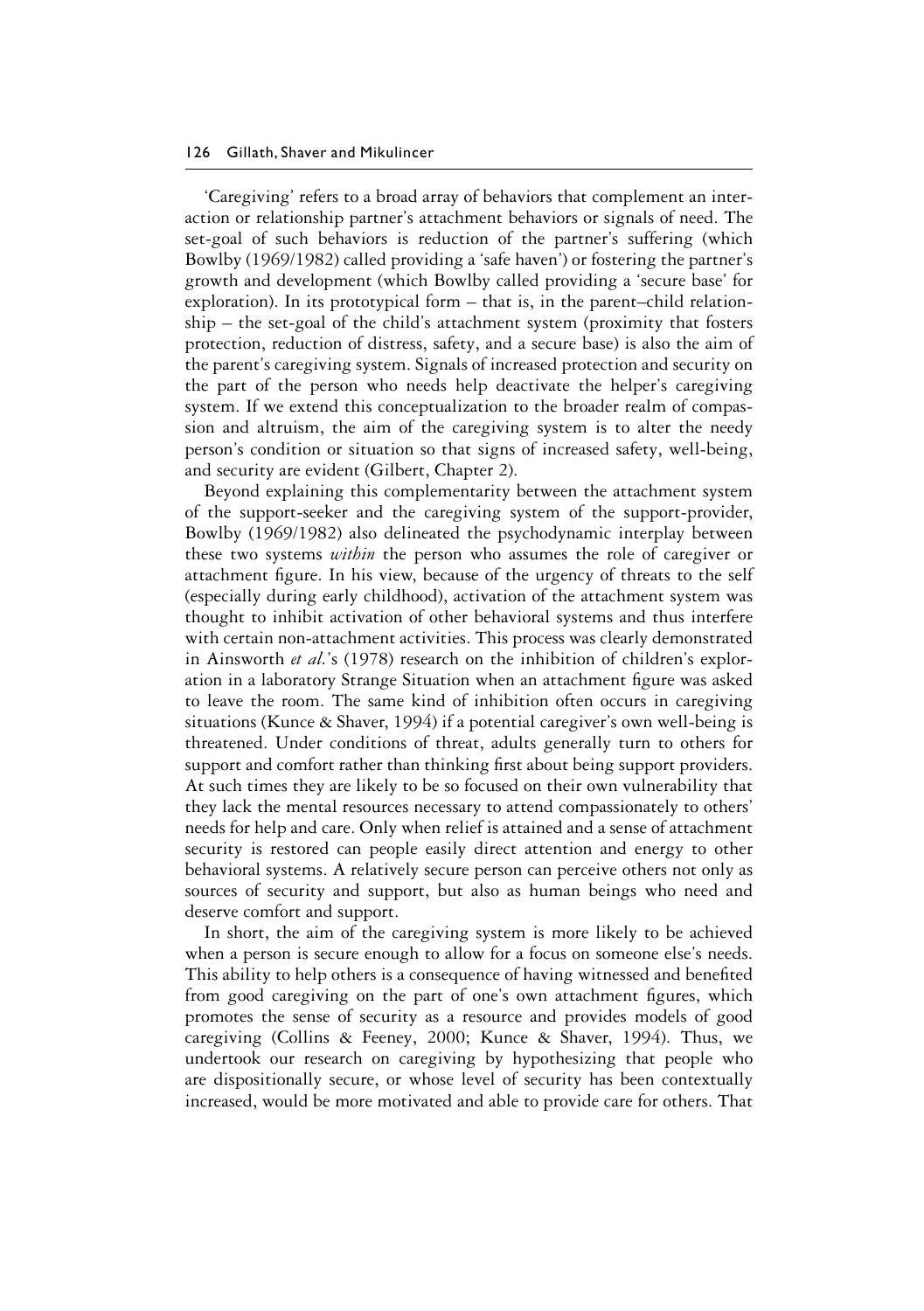is, attachment-figure availability and the consequent activation of the sense of attachment security would foster engagement in caregiving activities. In contrast, attachment insecurities and worries can interfere with the activation of other behavioral systems, including caregiving.

Securely attached people's interaction goals and positive models of self and others also foster empathic compassion and the reduction of personal distress. Such people's comfort with closeness and interdependence (Hazan & Shaver, 1987) facilitates approach to others in need, because in order to be comforting and helpful a care provider typically has to accept other people's needs for closeness, sympathy, and temporary dependency (Lehman *et al.*, 1986). A secure person's mental representations of available and caring others may make it easier to construe a distressed partner as deserving of sympathy and compassion, and so may motivate the secure person to provide comfort and support to a needy other. Moreover, the secure person's positive models of self may help to maintain emotional equanimity while addressing a partner's needs, a task that can otherwise generate a great deal of tension and personal distress (e.g. Batson, 1987). Positive models of self also sustain a sense of control and confidence in one's ability to cope with a partner's distress, reduce one's own distress, and free resources to provide effective support.

Insecurely attached people may be less inclined to feel empathy and compassion toward a distressed partner. Whereas an anxious person's egoistic focus on personal threats and unsatisfied attachment needs may draw important resources away from altruistically attending to a partner's needs, an avoidant person's lack of comfort with closeness and negative models of others may interfere with altruistic inclinations and inhibit compassionate responses to a partner's plight. This does not mean, however, that anxious and avoidant people, although both are conceptualized in attachment theory as insecure, will react in the same way to a partner's distress. Whereas the anxious person's hyperactivating strategies may intensify the experience of personal distress without resulting in effective compassion, the avoidant person's deactivating strategies may encourage feelings of disdain or pity and decrease the inclination to provide assistance.

Anxiously attached people may become emotionally overwhelmed in response to a partner's distress. Their hyperactivating strategies may facilitate the associative reactivation of self-focused worries and increase attentional focus on both the partner's suffering and the self's personal distress. Despite their focus on the partner's suffering, anxious people's lack of self–other differentiation (Mikulincer & Horesh, 1999) may prevent them from reacting with compassionate altruistic care. (There is a similar distinction in Buddhist psychology between effective and ineffective empathic compassion (Dalai Lama, 1999).) Batson (1991) claimed that compassion involves self–other distinctiveness and a corresponding ability to distinguish between the other person's welfare and one's own. Anxious people seem to blur this distinction.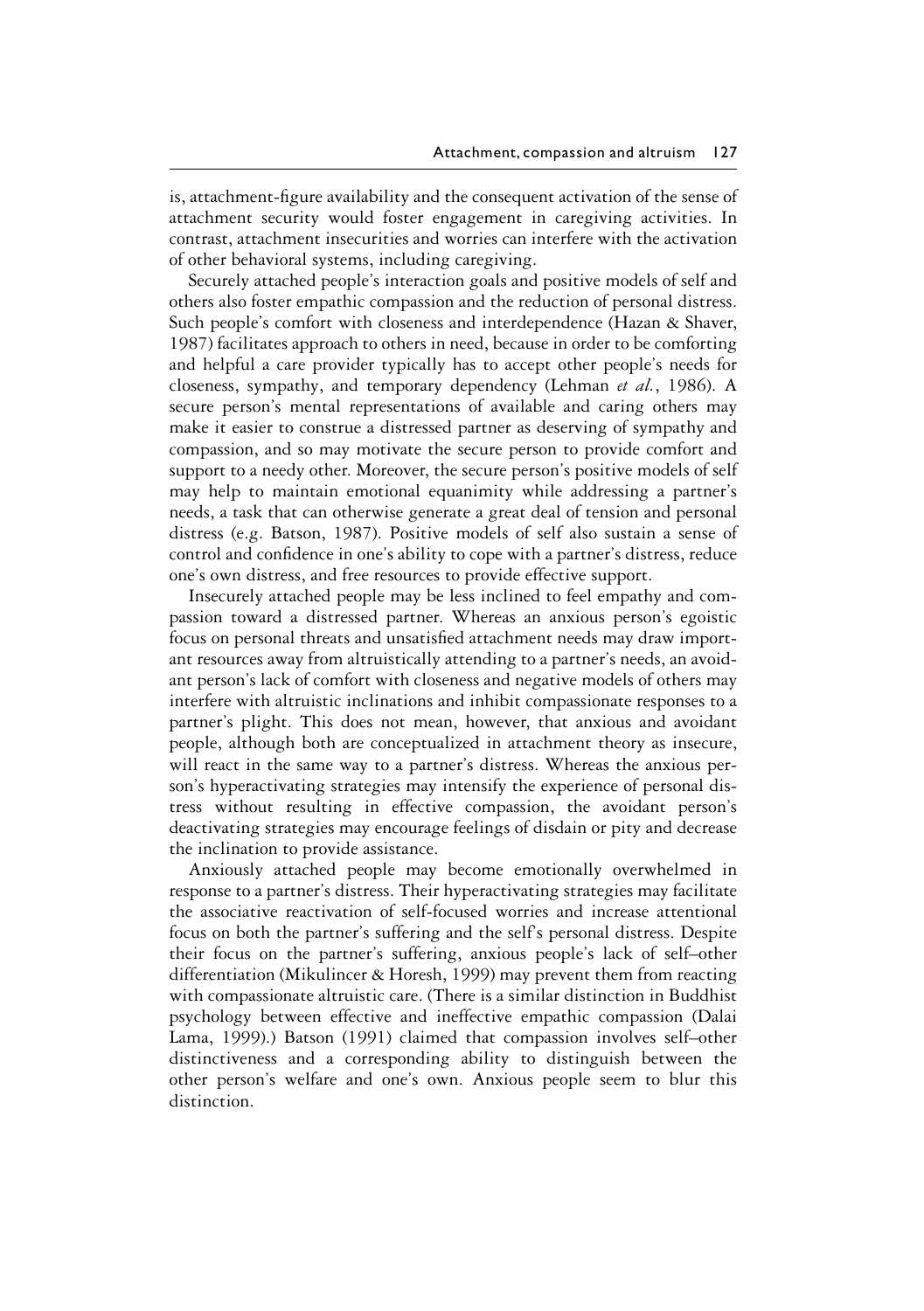Avoidant people's deactivating strategies may encourage emotional detachment from a partner's plight and inhibit the engagement in compassionate, altruistic care. For avoidant persons, a distressed partner can act as a mirror that makes salient the self's own weaknesses and vulnerability to life's adversities. Deactivation may require suppression of the sense of vulnerability and distancing of the self from the source of distress. As a result, avoidant people may defensively attempt to detach themselves from the suffering of others, feel superior to others who are distressed, thereby feeling less weak and vulnerable themselves ('I am immune to such misfortunes') and experiencing disdainful pity for the suffering partner. In some cases, negative models of others and associated hostile attitudes toward them may even transform pity into contemptuous gloating – actual enjoyment of others' bad fate.

# **Empirical evidence concerning the interplay between the attachment and caregiving systems**

## *Parental caregiving*

Before reviewing findings from our own research on adult caregivers and care recipients, we should indicate briefly that our basic hypothesis had already received support in studies of parental responsiveness to children's needs. Belsky *et al.* (1984), for example, found that secure and avoidant mothers did not differ in their level of involvement with their infant under most circumstances, but avoidant mothers responded much less supportively than secure mothers when their infants were distressed and needed maternal support. This and similar studies suggest that avoidant adults find it difficult to respond to another person's vulnerability and urgent calls for help.

In a study of mothers who had maltreated their children – a study that also included each mother's husband or lover – Crittenden *et al.* (1991) found that more than 90 per cent of the adults (both women and men) were insecure according to the Adult Attachment Interview (AAI; George *et al.* (1985); see Hesse (1999) for a recent overview), a measure of memories of childhood attachment experiences with parents. In a non-abusing control group, matched for socioeconomic status (SES), the proportion of insecure parents was dramatically lower, 60 per cent, suggesting that parents' own insecure attachment is a major cause of their poor provision of care to their children.

Crowell & Feldman (1988) administered the AAI to mothers of preschoolers and observed the mothers interacting with their children in a series of semi-structured teaching tasks. The secure mothers were warmer, more supportive, and more helpful toward their child than the insecure mothers. In a subsequent study, the same researchers (Crowell & Feldman, 1991) administered the AAI to 45 mothers of preschoolers and observed their behavior in a laboratory separation–reunion session. The secure mothers were more affectionate with their children and prepared them better for the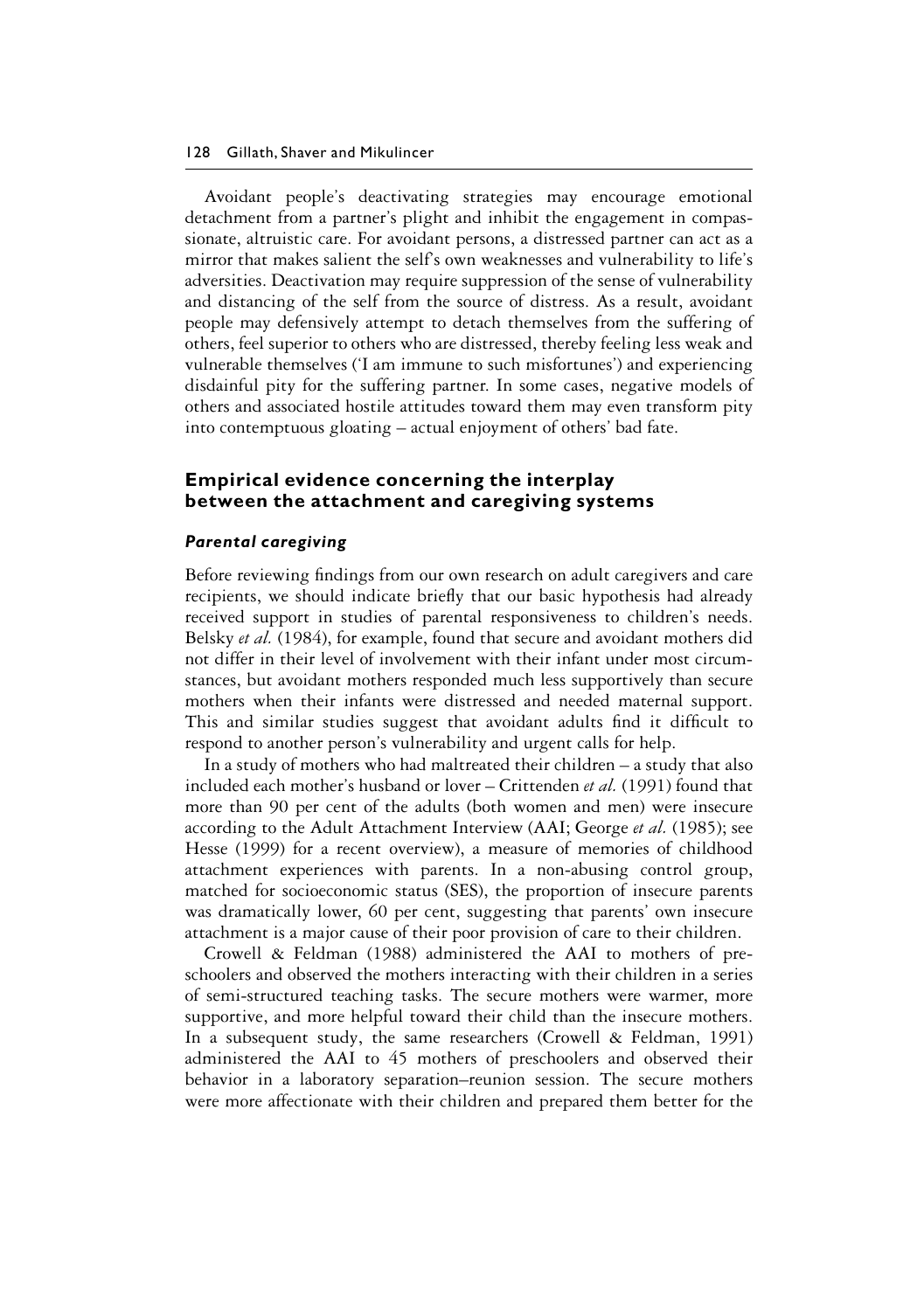separation. They left the room with little anxiety and quickly established closeness upon reunion. Insecure mothers, whether avoidant or anxious, did not prepare their child well for the separation and failed to reestablish closeness upon reunion. The anxious and avoidant mothers differed in their emotional reactions to leaving their child alone: Avoidant mothers showed little distress whereas anxious mothers were very agitated and found it difficult to leave the room. (As shown below, this same kind of personal distress, which interferes with effective compassion, is characteristic of anxious adults that are called upon to help a fellow adult in need.)

In a study of attachment antecedents of maternal sensitivity, Haft & Slade (1989) administered the AAI to mothers of 9-to-23-month-old infants and videotaped interactions between mother and child, later coding the tapes for a mother's noticing of and attunement to her child's affects and needs. Secure mothers were more attuned to their babies than insecure mothers. Moreover, secure mothers attuned to both positive and negative affect and were consistent in reacting to their baby's experiences. Avoidant mothers did not attune to negative affect, seeming to ignore it, whereas anxious mothers attuned inconsistently to both positive and negative affect. Cohn *et al.* (1992) conducted a similar study but included both mothers and fathers of preschool children. Parents that were classified as insecure based on the AAI were less warm and supportive and provided less helpful structure when interacting with their child. Interestingly, insecure mothers who were married to secure husbands interacted more positively with their children than insecure mothers who were married to insecure husbands, suggesting that a mother's parenting behavior is influenced by both her own attachment dynamics and the secure or insecure context provided by her husband. As we explain below, the same kind of dual influence – from both dispositions and contexts – is evident when adults are called upon to provide care to other adults. Similar findings have been reported in other studies of parental sensitivity (see van IJzendoorn (1995) for a review of nine such studies, all based on the AAI as a measure of parental attachment orientation).

In two independent studies, Rholes *et al.* (1997, Study 1) and Rholes *et al.* (1995) showed that the association between attachment security and parental caregiving can also be observed when adult attachment style is measured by self-report scales. In Rholes *et al.*'s (1997) study, college students who were not parents completed scales tapping their desire to have children, their perceived ability to relate to children, their expectations about child rearing (warmth, disciplinary strictness, parental aggravation with the child, and encouragement of independence), and the satisfaction they expected to derive from caring for their own infants. Attachment avoidance was inversely related to desire to have children, perceived ability to relate to children, expected warmth in child rearing, and satisfaction from caring for infants. Attachment anxiety was inversely related to perceived ability to relate to children and expected warmth in child rearing. Both avoidance and anxiety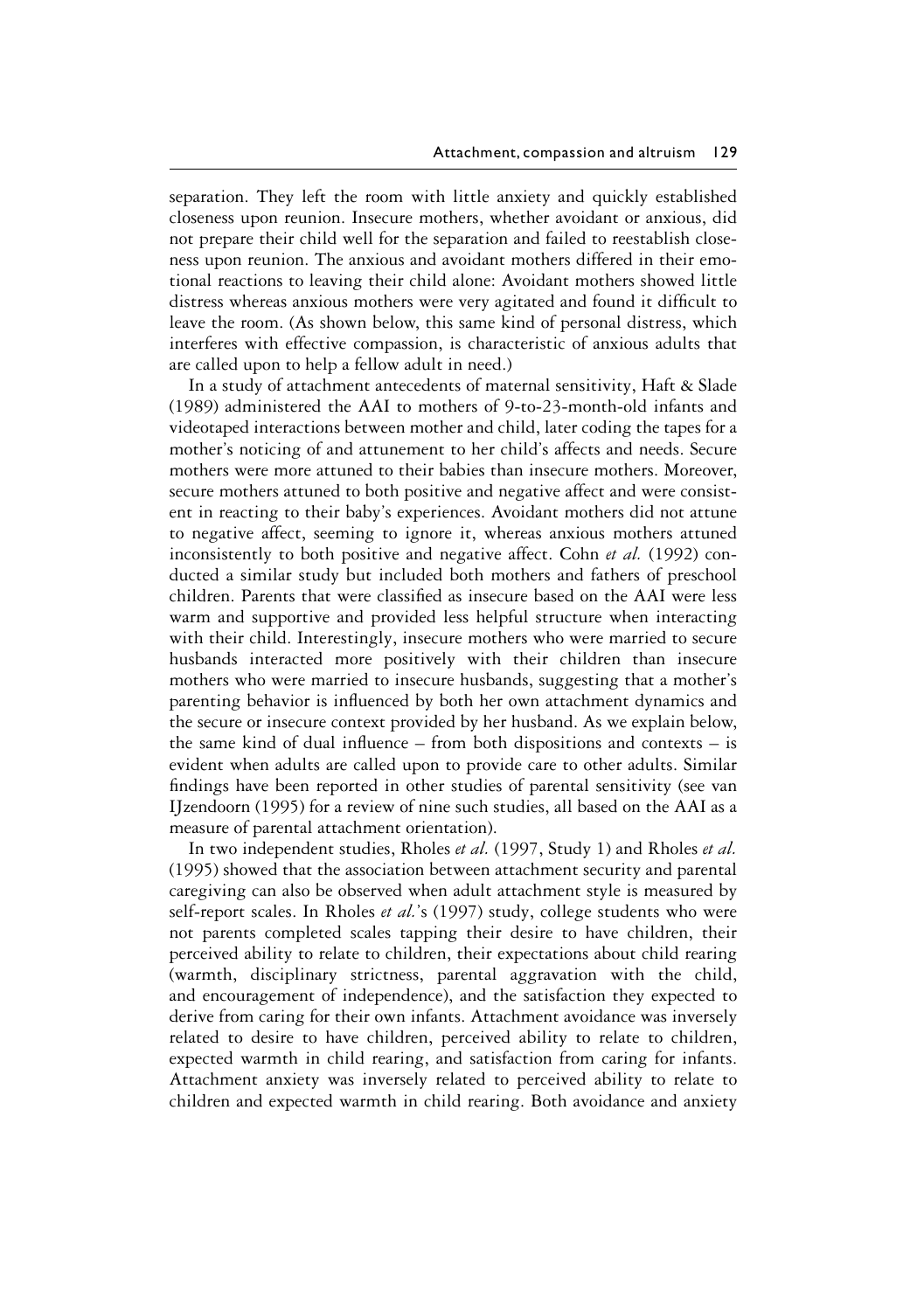were positively associated with expected disciplinary strictness and the tendency to be aggravated by children. In a sample of mothers of preschool children, Rholes *et al.* (1995) found that mothers who scored higher on selfreport scales of attachment anxiety and avoidance were less supportive toward their preschool child during problem-solving interactions.

In short, both interview and questionnaire measures of adult attachment style relate to a variety of measures of parental caregiving, in line with our general hypothesis that secure attachment is a prerequisite for, or at the very least an important foundation for, the provision of sensitive and responsive care to children.

## *Caregiving in romantic relationships*

To extend the construct of caregiving to romantic and marital relationships, Kunce and Shaver (1994) constructed a self-report questionnaire that assesses caregiving behaviors in such relationships. They found that secure individuals were more sensitive to their partners' needs, reported more cooperative caregiving, and described themselves as more likely to provide emotional support than insecure individuals. Moreover, whereas avoidant people's deactivating strategies led them to maintain distance from a needy partner (restricting accessibility and physical contact), anxious people's hyperactivating strategies led them to report high levels of overinvolvement with partners' problems and a pattern of compulsive, intrusive caregiving. These findings have been replicated using other self-report scales and behavioral measures (e.g. Carnelley *et al.*, 1996; B.C. Feeney & Collins, 2001; J.A. Feeney, 1996; J.A. Feeney & Hohaus, 2001; Fraley & Shaver, 1998). In a recent study, J.A. Feeney & Hohaus (2001) found that high scores on both attachment anxiety and avoidance were associated with less willingness to care for a spouse, and this association was mediated by a person's sensitivity to his or her spouse's signals of need (as measured by Kunce & Shaver's (1994) scales). This pattern of association was replicated for wives and husbands.

The link between attachment security and sensitive caregiving has been further documented in observational studies by B.C. Feeney & Collins (2001), Simpson *et al.* (1992), Rholes *et al.* (1999), and Simpson *et al.* (2002), who videotaped heterosexual dating couples while one partner waited to endure a stressful task. Overall, as compared to insecure participants, those high in attachment security spontaneously offered more comfort and reassurance to their distressed dating partner. Moreover, participants that were relatively secure and whose dating partners sought more support provided more support, whereas secure participants whose partners sought less support provided less. This finding indicates sensitive responsiveness: secure participants recognize their partners' worries and vulnerabilities and try to be especially warm and supportive. In contrast, more avoidant participants provided less support, regardless of how much support their partner actually sought.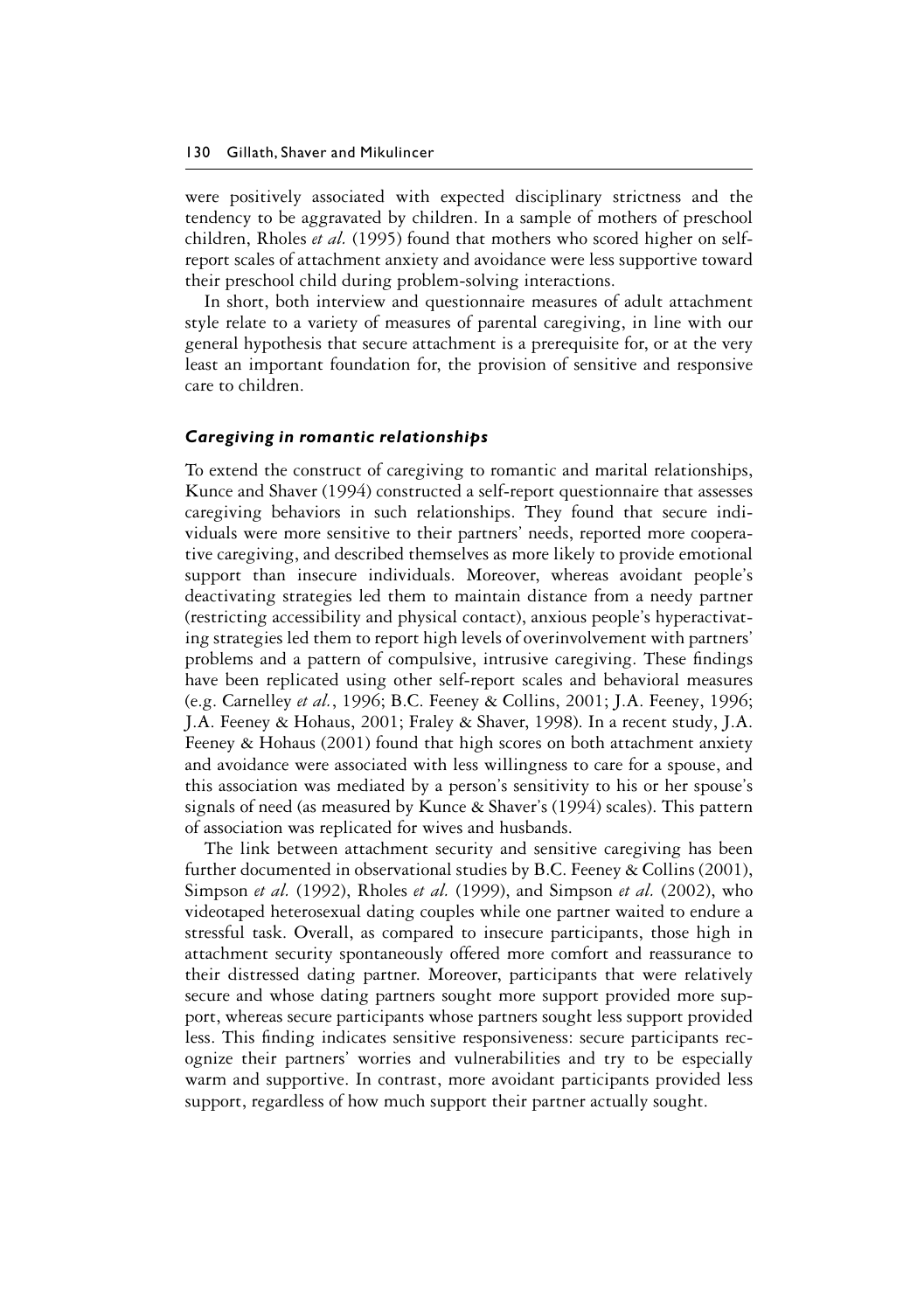The association between attachment security and sensitive caregiving in a romantic relationship was also observed in Collins & B.C. Feeney's (2000) laboratory study, in which dating couples were videotaped while one member of the couple disclosed a personal problem to his or her partner. Findings for participants who were given the role of a caregiver (listening to a partner's disclosure of a personal problem) revealed that higher scores on attachment anxiety was associated with provision of less instrumental support and lower responsiveness, and more negative caregiving behaviors toward the distressed partner. Collins & B.C. Feeney (2000) also found that whereas caregivers that were high on attachment anxiety tended to provide relatively high levels of support only when their partners' needs were clear, more securely attached caregivers tended to provide relatively high levels of support regardless of whether their partner's support-seeking needs were overtly and clearly expressed. Caregivers' attachment insecurities were also found to negatively bias their appraisal of support giving: caregivers that were less secure (higher on attachment anxiety and avoidance) evaluated their support as even less helpful than it actually was.

The findings of the studies summarized above generally corroborate our hypothesis that avoidant people's deactivating strategies block activation of the caregiving system, because empathic responsiveness to others' needs entails emotional involvement, acknowledgement of others' distress, and acceptance of the closeness that an empathic reaction implies. The demands of caregiving work against the goal of deactivating strategies – to distance a person from all sources of suffering and all kinds of closeness to others (Mikulincer & Shaver, 2003). Moreover, anxious people's hyperactivating strategies also interfere with caregiving, because the anxious person is likely to be preoccupied with his or her own vulnerability and emotional arousal. This self-focus and lack of security interferes with full attention to and accurate appraisal of other people's needs.

The discovery of reliable links between adult attachment orientations and caregiving behavior in both parent–child and romantic partner relationships led us to explore the possibility that attachment security, whether assessed as an individual-difference characteristic or enhanced experimentally, would be associated with compassion and empathy beyond the realm of wellestablished close relationships. This research is discussed in the following section.

## **Attachment security, compassion, and altruism**

Even before we began our series of studies, there were hints in the literature that attachment security would be associated with empathy and altruistic caregiving more broadly. In a study of preschoolers, Kestenbaum *et al.* (1989) reported a positive association between secure attachment to mother and empathic responses to other children's distress, as assessed by both teacher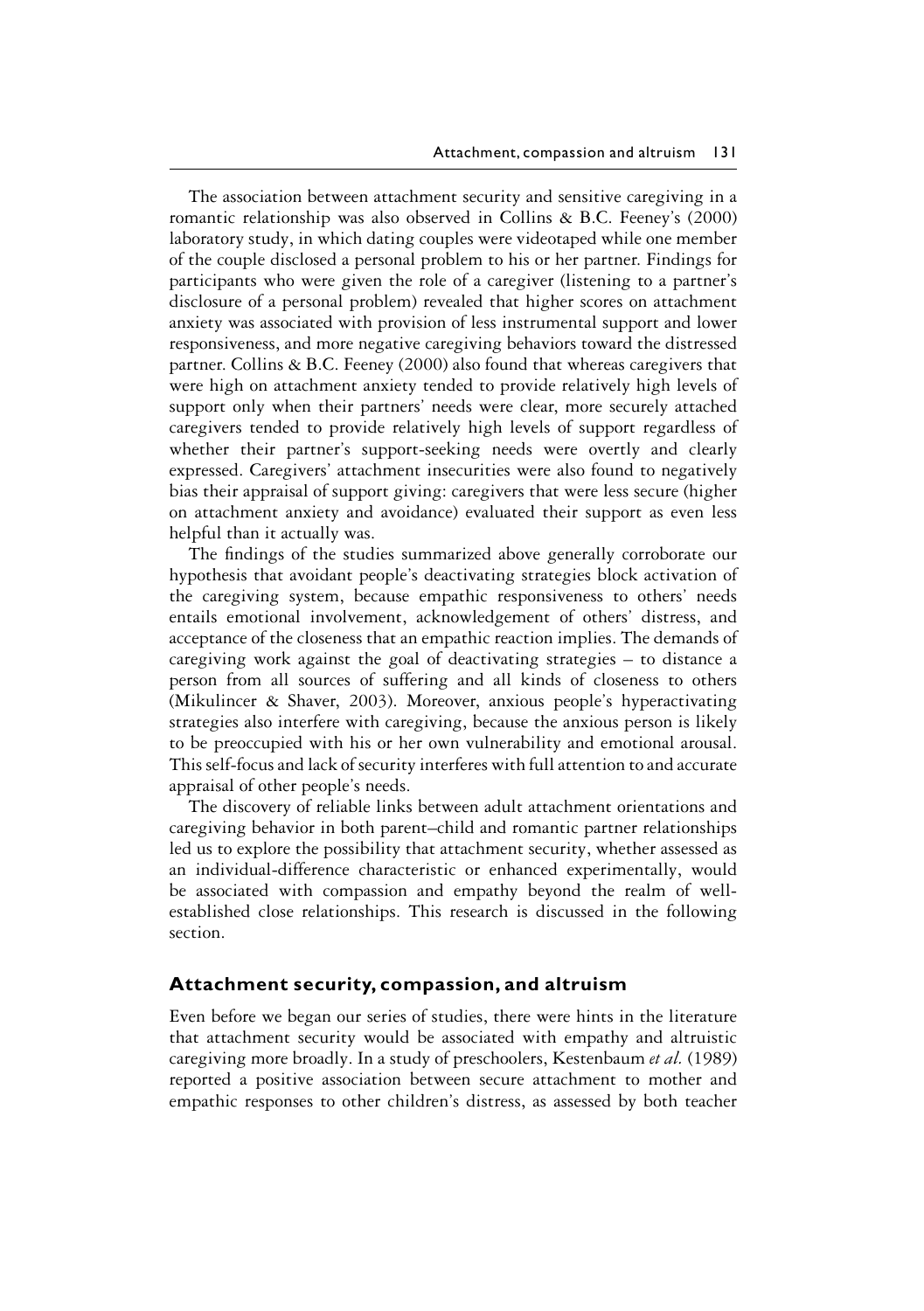ratings and direct observations of children's social interactions. In a study of adults, Soerensen *et al.* (2002) found that attachment security, assessed with multiple questionnaires, predicted a person's preparation for caring for older relatives, suggesting that secure adults are care-oriented even before care is explicitly called for. Priel *et al.* (1998) found that securely attached high school students (as identified by a brief attachment scale) were perceived by peers (assessed through a sociometric rating procedure) to be more approachable and supportive than their insecure classmates. In addition, securely attached students were more likely than insecure students to engage in reciprocal supportive relationships.

In a recent laboratory study, Westmaas & Silver (2001) examined the association between attachment style and reactions to a confederate of the experimenter who had been diagnosed with cancer. As expected, participants who scored low on attachment avoidance (and hence were relatively secure on that dimension) behaved more supportively toward the confederate than participants who scored high on this dimension. In addition, participants who scored high on attachment anxiety (and thus were relatively insecure on that dimension) reported greater discomfort while interacting with the confederate than participants who scored low on this dimension.

Although these studies consistently reveal an association between attachment security and empathic, compassionate reactions to others' needs, they are correlational in nature and do not necessarily indicate that a sense of attachment security was active while people were responding to others' needs. Recently, a number of investigators, including ourselves, have adopted an alternative research strategy that is more appropriate for testing causal predictions about the effects of attachment security on compassion and altruism (e.g. Mikulincer & Arad, 1999; Mikulincer & Shaver, 2001; Pierce & Lydon, 2001). Using well-validated priming techniques – for example, subliminally exposing study participants to security-related words (love, hug, close) or leading participants through a guided imagery scenario in which they feel safe and secure, these researchers have contextually activated representations of attachment security and assessed their psychological effects in well-controlled experimental settings.

Overall, these studies indicate that contextual activation of the sense of having a secure base leads people to respond more like people who are dispositionally secure. For example, Mikulincer & Shaver (2001) found that contextual activation of attachment security (for example, via subliminal exposure to proximity-related words or conscious imagination of a securityenhancing experience) led to less negative reactions to out-group members. People whose momentary sense of security was heightened were more willing to interact with a member of a potentially threatening out-group (for example, an Israeli Arab who had written a derogatory essay about the study participants' own secular Jewish Israeli in-group), were less threatened by the social and economic threats of a recent immigrant group (Russian Jews),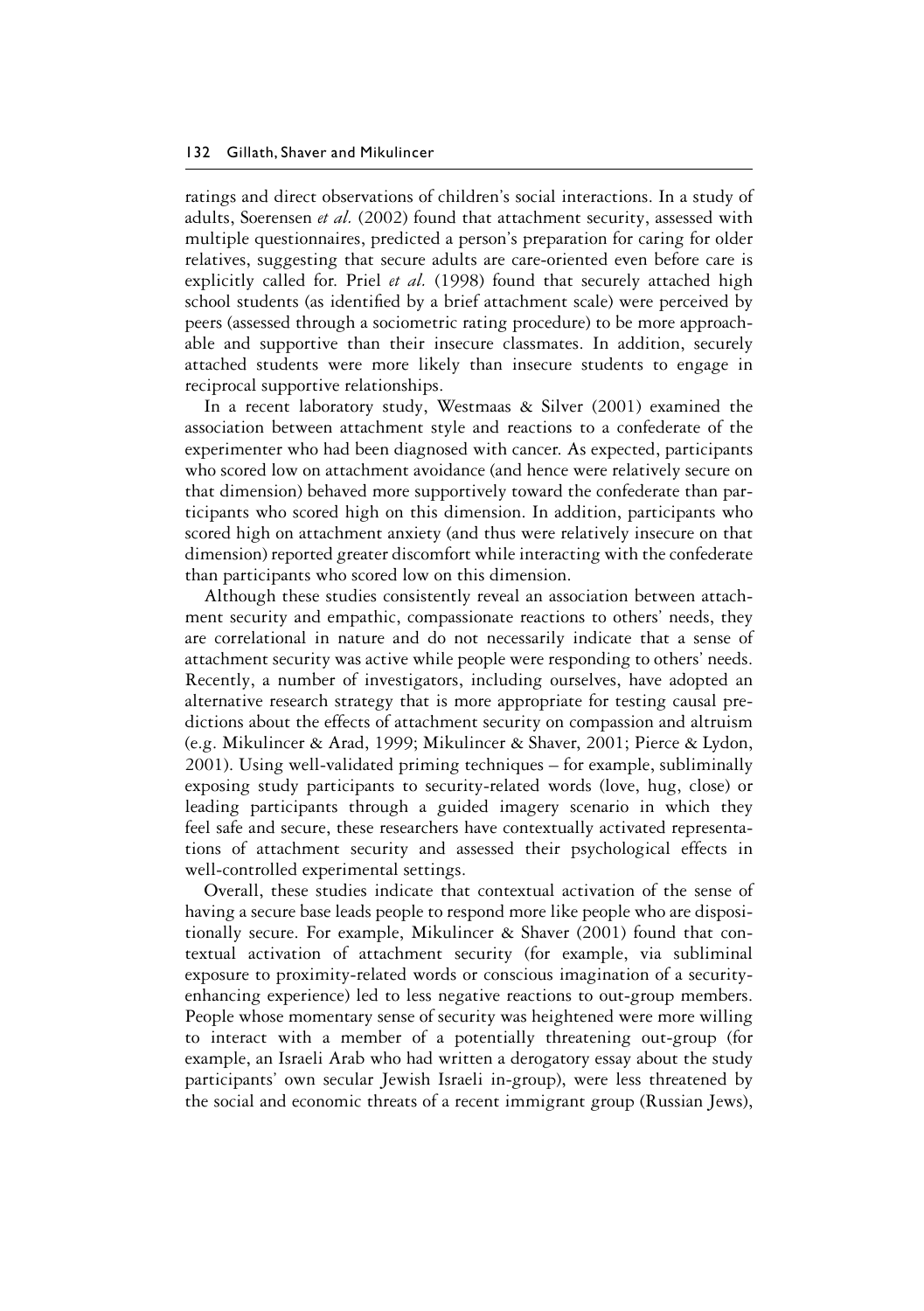and were less discriminatory toward homosexuals. In these studies, security enhancement completely eliminated in-group/out-group differences that were evident in unprimed control groups and groups of participants who received positive-affect (but not attachment-related) primes. This provided dramatic evidence for a potentially useful application of security-enhancement procedures.

Following this line of research, Mikulincer *et al.* (2001) conducted five studies to examine the effects of chronic and contextually activated attachment security on compassionate responses towards others' suffering. In these studies, dispositional attachment anxiety and avoidance were assessed with the Experience in Close Relationships scale (ECR; Brennan *et al.*, 1998), and the sense of attachment security was activated in one of several ways: asking participants to recall personal memories of supportive care, having them read a story about one person's provision of care for another, having them look at a picture of a supportive interaction, or subliminally exposing them to proximity-related words. These conditions were compared with the activation of neutral affect, positive affect, and attachment insecurities. The dependent variables included reports of compassion and personal distress in reaction to others' suffering, and the accessibility of memories in which participants felt compassion or distress in reaction to others' suffering.

Across all five studies, enhancement of attachment security, but not simple enhancement of positive affect, strengthened compassion and inhibited personal distress in reaction to others' distress. Both scores of dispositional attachment anxiety and avoidance were inversely related to compassion, and higher scores of attachment anxiety were positively related to personal distress in response to another's suffering. This is one of several examples of findings that paralleled earlier studies of attachment and parenting, and attachment and caring for a romantic partner: anxiety appears to increase selfpreoccupation and a form of distress that, while possibly aroused via empathy, fails to facilitate provision of care to the needy person. In effect, anxious people seem to quickly occupy the role of needy person themselves, thereby disrupting compassion for a needy other.

The enhancement of attachment security affects not only specific cognitive and behavioral reactions but also broader value orientations. In a series of three studies, Mikulincer *et al.* (2003a) examined the effects of chronic and contextually activated security on the endorsement of two self-transcendent values, benevolence (concern for close others) and universalism (concern for all humanity). The values were measured either with standardized scales (Schwartz, 1992) or by asking study participants to spontaneously list their own values. Dispositional attachment anxiety and avoidance were assessed by the ECR scale (Brennan *et al.*, 1998), and the sense of security was enhanced by asking participants to recall personal memories of supportive care or by exposing them unobtrusively to a picture of a supportive interaction. Findings revealed that both lower attachment avoidance scores and contextually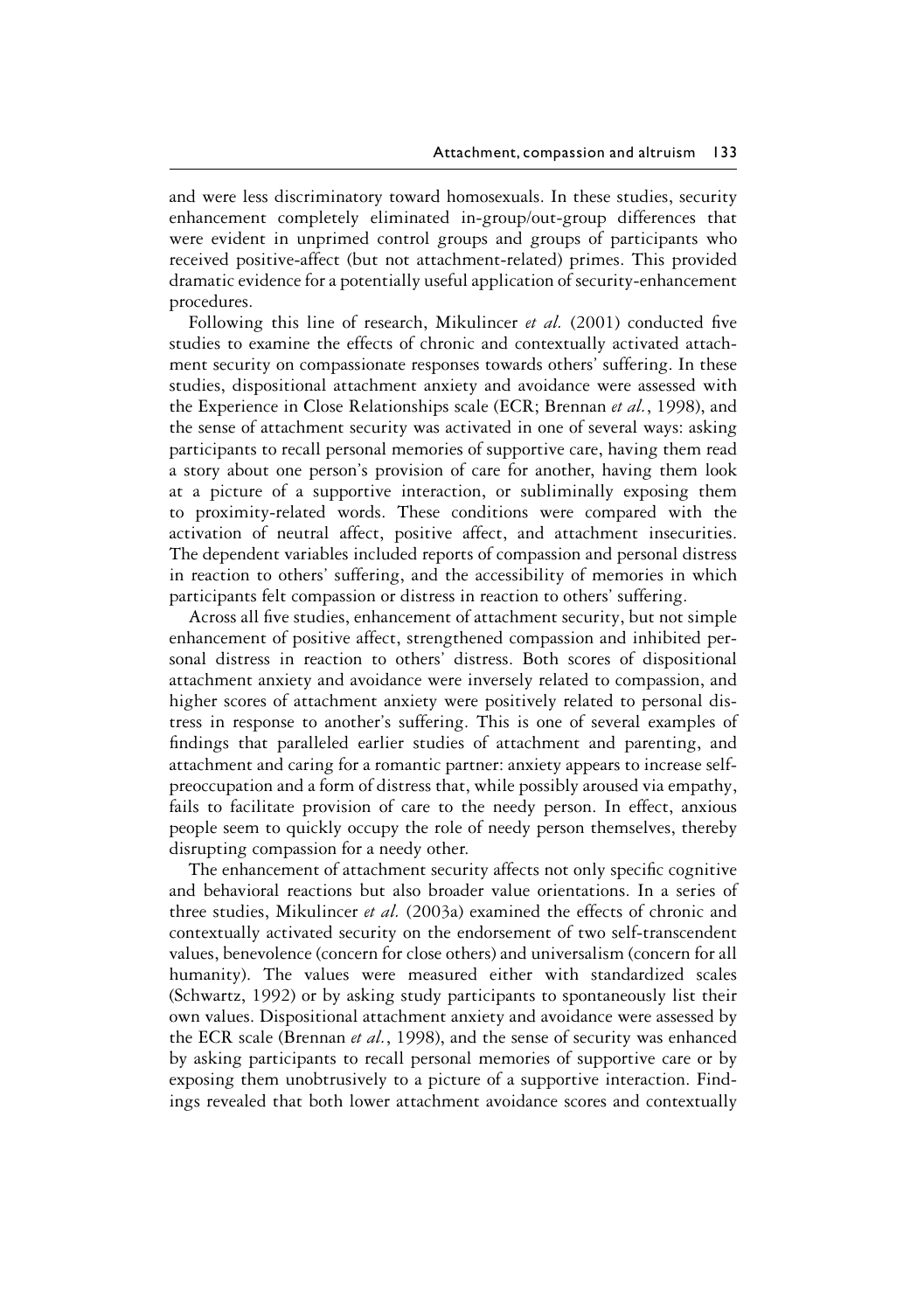activated attachment security were associated with heightened endorsement of self-transcendent values.

In an attempt to examine more directly the contribution of attachment security to altruistic helping behavior, we (Mikulincer *et al.*, 2003b) recently assessed individual differences in engagement in voluntary altruistic activities, such as caring for the elderly or donating blood, as well as altruistic behavior in a laboratory setting. In the first stage of this project, we conducted a questionnaire-based, correlational study at three different locations (Bar-Ilan University, Israel; University of California, Davis; and the University of Leiden, in the Netherlands) and asked participants to complete (a) the ECR scale, (b) a scale designed specifically for this project, listing different volunteer philanthropic activities (for example, teaching reading, counseling troubled people, providing care to the sick) and tapping the number of philanthropic activities a participant volunteered for and the time he or she devoted to them, and (c) the Volunteer Functions Inventory (VFI; Clary *et al.*, 1998), measuring the extent to which participants volunteered for either selfish, egoistic reasons (self-protection, career promotion, ego-enhancement, achieving a sense of togetherness that benefits the self) or more altruistic reasons (other-focused values, achieving a more mature understanding of the world and the self). In addition, participants completed scales tapping selfesteem, perceived social support, and interpersonal problems in order to explore competing explanations for the results focused on representations of self and others or on the quality of a person's relational functioning.

The results were highly similar in all three countries. Avoidant attachment was consistently and strongly associated with engaging in fewer volunteer activities and being involved for less altruistic reasons. Attachment anxiety was not directly related to engaging in volunteer activities, but it was associated with more egoistic reasons for volunteering, another indication of the anxious individual's focus on self. Because security is defined in terms of low scores on both the avoidance and anxiety dimensions, we can definitely conclude, as predicted by our main hypothesis, that people with a chronic sense of attachment security are more inclined to engage in volunteer activities, devote more time to helping others, and volunteer for more altruistic reasons. They are, in other words, predisposed to be compassionate and altruistic, and not only in terms of states of mind but also in terms of real-world behavior. Our analyses of alternative explanations indicated clearly that the association between attachment styles and volunteering is not explicable in terms of other factors, such as self and other representations or problems in interpersonal functioning. Both attachment style and volunteering were correlated with these alternative explanatory variables, but the independent contributions of these variables were essentially nonexistent when the two attachment dimensions were included in regression analyses. These studies therefore paved the way for experimental studies in which we enhanced attachment security and examined the effects on compassion and altruism.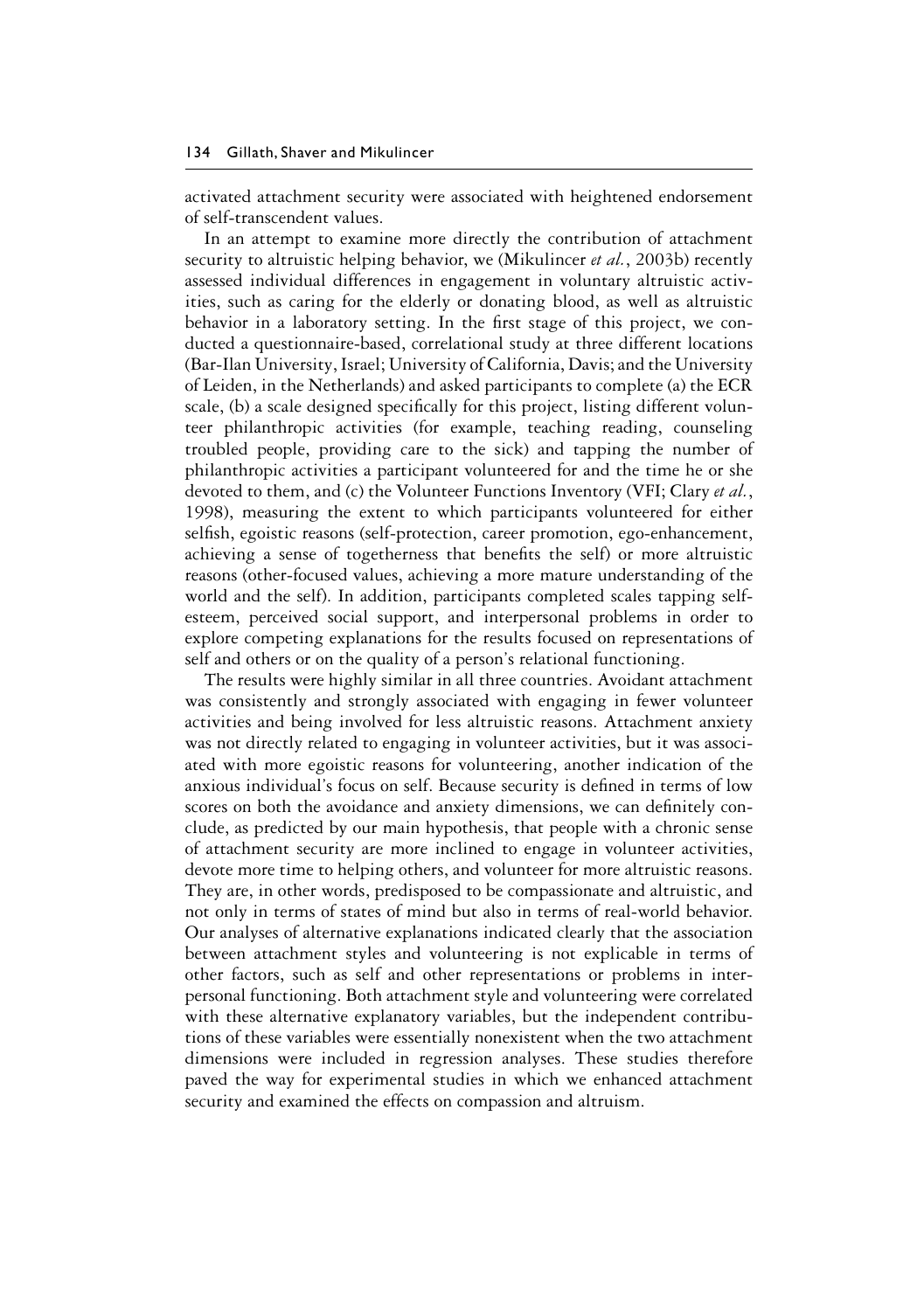To examine the actual decision to help or not to help a person in distress, we created a laboratory situation in which study participants (college undergraduates who previously completed the ECR scale as a measure of attachment style in a different setting with a different experimenter) could watch one another via a video intercom while one of them performed some aversive tasks and the other merely observed. Both people were connected to polygraphs so that autonomic arousal could be measured. Actual participants in the study were always placed in the observer role, and the person undergoing the aversive experiences was, unbeknown to the actual participants, a confederate appearing on a videotape. The actual participants thought the purpose of the study was to assess the stress (autonomic arousal) levels of two people, one undergoing aversive experiences and the other observing the suffering.

As the study progressed, the videotaped confederate became increasingly distressed by the aversive tasks, finally becoming quite upset about the prospect of having to pet a large, live tarantula in an open-topped glass tank. After a short break in the procedure, supposedly to allow the confederate to calm down, and after being told that the other person refused to continue performing the aversive tasks but would be willing to exchange roles, the actual participant was given an opportunity to take the distressed person's place, in effect sacrificing self for the welfare of another.

In this study, participants were randomly divided into three conditions according to the type of representations that were primed immediately before the scenario just described: representations of attachment security (the name of a participant's security-providing attachment figure) or attachmentunrelated representations (the name of a close person who does not function as an attachment figure, the name of a mere acquaintance). This priming procedure was conducted at either a subliminal level (rapid presentation of the name of a specific targeted person) or a supraliminal level (asking people to recall an interaction with the targeted person). At the point of making a decision about replacing the distressed person, all participants completed brief measures of compassion, personal distress, and willingness to take the other person's place. Results indicated that security enhancement, by subliminal or supraliminal priming of representations of a security-provider figure, decreased personal distress and increased participants' compassion toward and willingness to actually take the place of a distressed other. Dispositional attachment avoidance was related to lower compassion and lower willingness to help the distressed person, thus corroborating the results of our questionnaire study of volunteering. Dispositional attachment anxiety was related to heightened personal distress, but not to either compassion or willingness to help, which also fits well with the questionnaire study.

Thus, across the questionnaire study of volunteering to help others in everyday life and the experimental study of willingness to reduce another person's distress by taking the person's place in a stressful situation, attachment security was associated with greater compassion, greater willingness to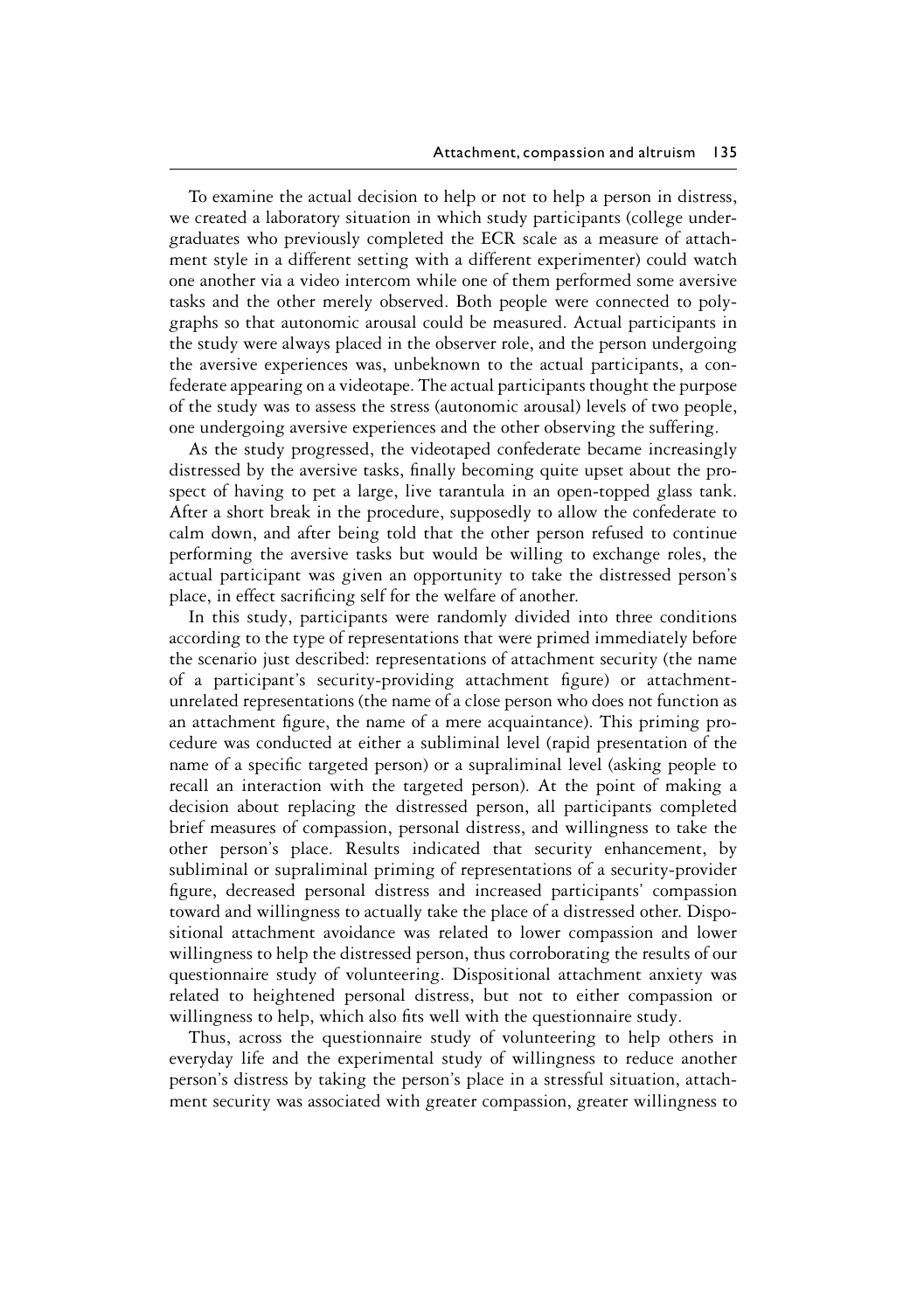help, and greater participation in altruistic activities. Avoidant attachment was related to lower levels of compassion, helping, and volunteering. Anxious attachment was associated with heightened personal distress that did not translate into greater willingness to help, and when an anxious person actually volunteered to help others in real life, it was often for self-protective or self-enhancing rather than other-focused reasons. All of these results support the hypothesis that attachment security provides a solid foundation for compassion and altruism, or stated the other way round, that insecurity interferes with compassion and helping. As we were led to expect by attachment theory, motivation for caregiving and the ability to provide sensitive, responsive care are conditional upon a certain degree of attachment security. This security may come from a combination of sources: having been treated supportively as a child, being involved in security-enhancing close relationships in adulthood, being able to call upon mental representations of being cared for, or being influenced by a security-enhancing context. Further research is needed to determine precisely how various experiences, perhaps including psychotherapy, serious meditation training, participation in ethically oriented groups, and various forms of study, enhance a person's sense of security and thereby foster compassion and altruism.

# **Attachment, compassion, and compassion fatigue in therapeutic settings**

# *Contributions of therapists' and clients' attachment security to the therapeutic process*

Bowlby (1988), who worked all his adult life as a psychotherapist in addition to being an influential scholar and theorist, drew parallels between the parent–child relationship and the relationship between a therapist and his or her clients. When therapy goes well, the therapist provides a safe haven and secure base for the client, creating a protective environment that allows the client to explore problems, conflicts, feelings, and memories. As the therapeutic relationship deepens, it becomes possible for the client to reassess and restructure perceptions of this particular relationship, which then becomes a model and testing ground for other close relationships. Bowlby noticed, of course, that a client's feelings and behaviors toward the therapist are affected by attachment working models, which allowed him to reconceptualize transference in attachment-theoretical terms. Less emphasized was the likely possibility that the therapist's own attachment orientation and past attachment experiences and injuries might affect the therapeutic alliance and the problems that sometimes arise within it. This possibility has since been documented by Dozier (e.g. Bernier & Dozier 2002; Dozier & Tyrrell, 1998), Mallinckrodt (2001), and Pistole (1999), among others.

The conditions for establishing attachment and caregiving bonds are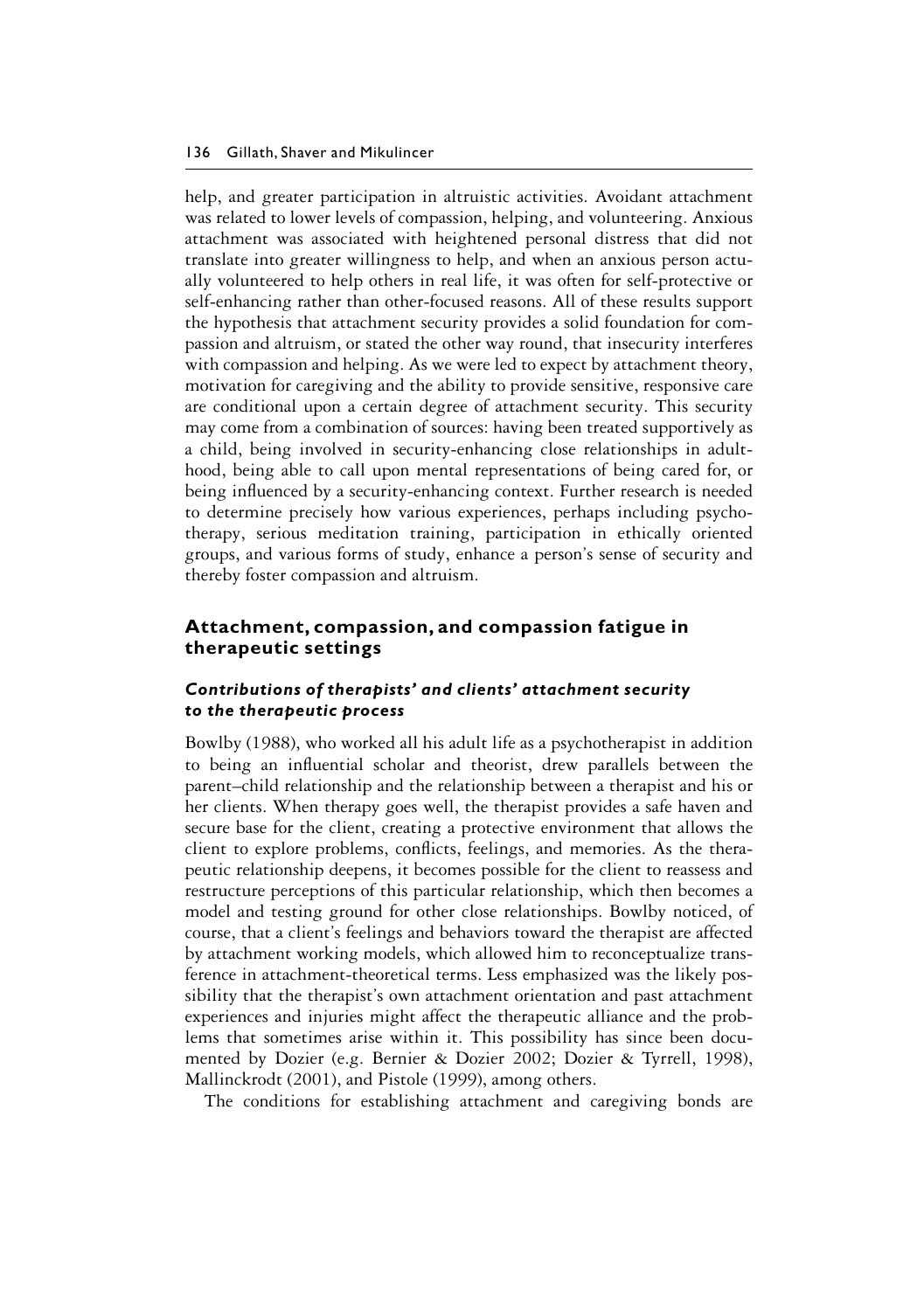implicit in most therapy situations. Clients usually enter therapy when they are feeling distressed, vulnerable, and needy, and the initial session is likely to be characterized by feelings of extreme susceptibility to harm or humiliation. Anxiety and vulnerability activate the attachment system and cause most clients to wish to receive responsive care from what Bowlby called a 'stronger, wiser other' (Bowlby, 1969/1982). The therapist is likely to seem, and hopefully to be, stronger and wiser because of both professional training and the unilateral focus in this particular setting on the client's concerns (Rogers, 1951). The therapist notes facial and postural expressions, vocal qualities, and verbal comments indicating distress and signaling a need for care, safety, and guidance. As the therapist responds to these signals with interventions that comfort and guide the client, the client may begin to feel more secure and increasingly attached to the therapist. The therapist may feel rewarded by noticing the client's increased sense of comfort and security, a major reward for continued caregiving.

In order for this kind of working alliance, or attachment relationship, to be established, several dispositions and skills must come into play (Mallinckrodt, 2000, 2001). Among the important dispositions are the client's and the therapist's attachment styles. A therapist who is secure is likely to be able to focus on the client's problems, remain open to new information, and maintain compassion and empathy rather than be overwhelmed by personal distress. A therapist who is insecure is less likely to be able to empathize accurately and keep personal distress and problems from interfering with compassion. Being secure allows the therapist to acquire and apply different skills, both simple ones, such as maintaining appropriate eye contact and following the client's personal narrative, and more complex skills such as gradually transforming a professional acquaintanceship into an intimate therapeutic relationship (Mallinckrodt, 2000, 2001).

In recent years, studies have shown that a therapist's sense of attachment security affects therapeutic processes and outcomes. Sauer *et al.* (2003) reported, for example, that although clients of more anxious therapists (as assessed by a self-report attachment measure) felt that they had a better working alliance after the first session, this effect was gradually reversed over time. In a study in which therapists listened to taped client narratives, Rubino *et al.* (2000) found that more anxious therapists (assessed with a twodimensional, self-report measure of attachment) tended to respond less empathically to clients' narratives. However, Mohr (2002) reported that therapist–client similarity in attachment insecurity seemed to weaken the negative effects of the therapist's attachment anxiety or avoidance. Specifically, therapists who scored relatively high on both anxiety and avoidance were more likely than secure therapists to view positively their sessions with clients who exhibited a similar form of insecurity. Moreover, therapists who scored high on avoidance but low on anxiety exhibited less hostile countertransference in sessions with clients who were also rather avoidant.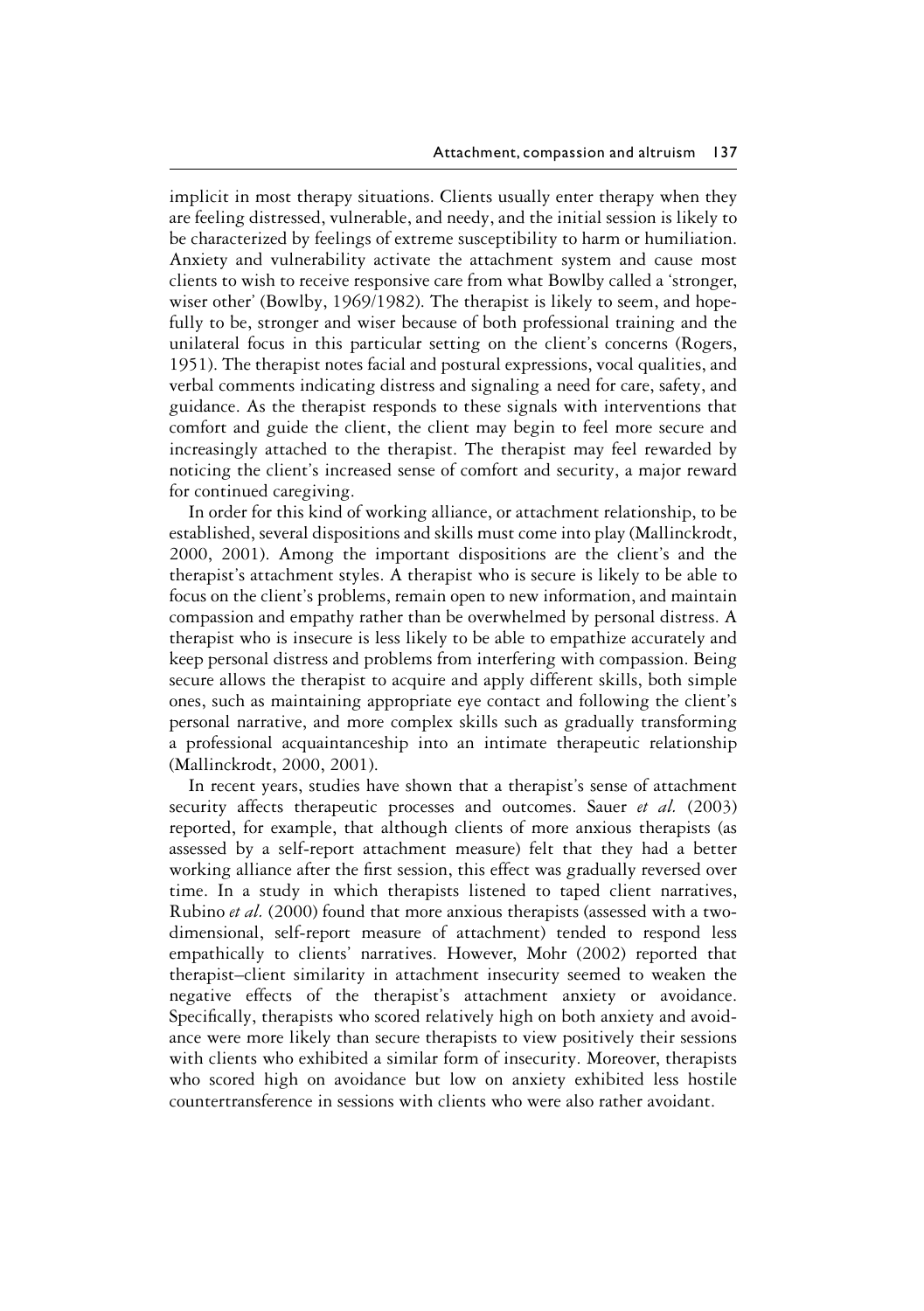In a similar study, Rozov (2002) found that secure therapists created better therapeutic alliances. However, therapists who scored high on avoidance and low on anxiety had better working relationships with clients who held a similarly dismissive attachment style (a finding contradicted by other studies and therefore not yet well understood; see Dozier & Tyrell (1998); Tyrrell *et al.* (1999)). Rozov (2002) also found that therapists who scored high on anxiety and low on avoidance created poorer therapeutic alliances in general, and especially poor ones with secure clients.

A *client's* attachment style also has important effects on the therapeutic process. Sauer *et al.* (2003) found that secure clients established better working alliances with their therapists. In related studies, Satterfield & Lyddon (1995, 1998) found that clients that felt they could depend on others to be available when needed were more likely to establish a secure personal bond (perhaps a secure attachment) with their therapist, and Kivlighan *et al.* (1998) reported that client security (defined as being comfortable with intimacy) moderated the association between counselor expertise and the client– therapist working alliance. Similar benefits of client security have been noted even in studies involving more severely pathological patients (Dozier, 1990). Greater patient attachment security was associated with better treatment compliance, whereas avoidant tendencies were associated with rejection of treatment providers, less self-disclosure, and poorer use of treatment. Korfmacher *et al.* (1997) created an intervention program for low-SES, highrisk mothers of infants and found that mothers who were classified as secure on the AAI were more involved in the intervention and accepted more forms of treatment than those who were less securely attached.

Although most of the studies mentioned so far suggest that a client's attachment security is an asset in the therapy process, greater *improvement* may sometimes occur in insecure clients, who presumably have more to gain than secure clients from therapy (Meyer & Pilkonis, 2002). Rubino *et al.* (2000) reported that therapists were more deeply involved with highly anxiously attached clients and reacted more empathically to them than to less anxious clients. (Whether this ability of the more anxious clients to pull for therapist empathy and involvement actually resulted in better therapeutic outcomes cannot be determined from this study.) Hardy *et al.* (1999) reported that therapists tended to respond to anxiously attached clients by 'reflecting their emotions and concerns,' but to avoidant clients by offering cognitive interpretations.

These early studies, while based on a variety of different methods and not all producing identical conclusions, generally suggest that attachment security is beneficial to both therapists and clients and that one important benefit of successful therapy is the enhancement of a client's sense of attachment security. More research is needed to flesh out these early indications of the importance of attachment processes in therapeutic settings, and to discover how they are related to compassion.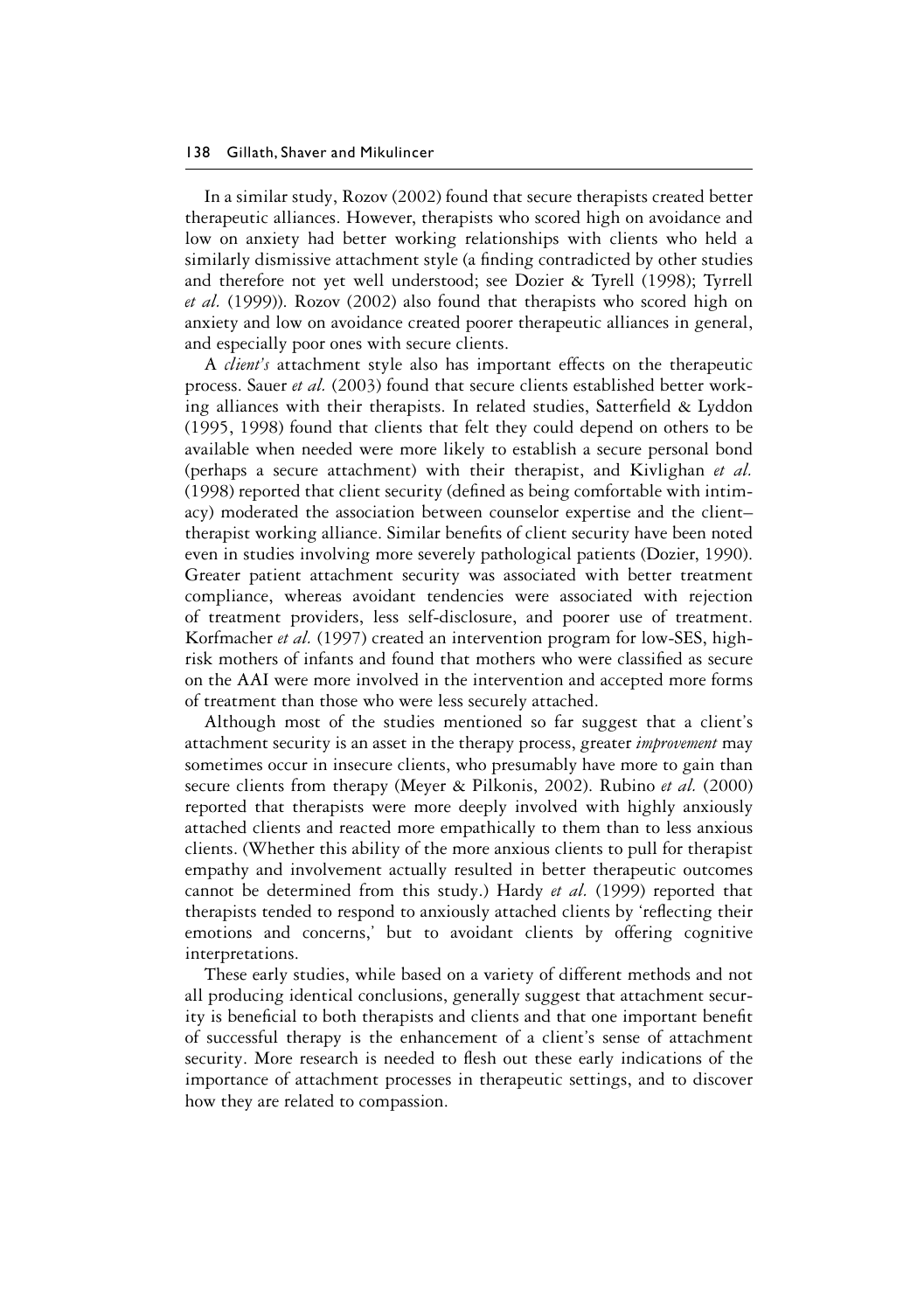## *The therapist's need for a safe haven and secure base*

Therapists obviously experience a great deal of stress while attempting to help troubled clients. They therefore need a safe haven and secure base outside the therapy situation, in relationships with supervisors, consulting therapists, marital partners, friends, and spiritual advisors (Carifio & Hess, 1987; Hess, 1987; Holloway, 1994). Needless to say, it would be dangerous and destructive for a therapist to reverse roles and attempt to meet attachment needs by relying on clients for comfort, safety, and support – a process that attachment researchers have identified as dysfunctional when it occurs in the context of disturbed parent–child attachment relationships.

Attachment theory is useful for thinking about the ways in which the interpersonal characteristics of therapists and their supervisors affect supervision (Pistole & Watkins, 1995). A secure foundation provides the supervisee with sufficient safety so that he or she feels confident relying on the supervisor in times of need. Neswald-McCalip (2001) discussed the example of supervisees who were working with suicidal clients. When confronted with this kind of crisis, an insecure therapist whose working model of attachment figures is one of unavailability is less likely than a more secure therapist to trust a supervisor or seek support. More secure therapists are likely to view supervisors as available and trustworthy. A good supervisor will provide the needed sense of security that allows the supervisee to explore feelings and possible treatment strategies, and to benefit from this increased security when extending compassion to a suicidal client.

In their work with counseling supervisees, Pistole and Watkins (1995) found that a secure supervisory alliance 'serves to ground or hold the supervisee in a secure fashion' (p. 469). The relationship provides supervisees with security or safety by letting them know (a) 'they are not alone in their counseling efforts, (b) their work will be monitored and reviewed across clients, and (c) they have a ready resource or beacon – the supervisor – who will be available in times of need' (p. 469). At present, attachment-oriented research on therapists' relationships with supervisors is scarce. This would be a fruitful arena in which to test theory-based supervisory strategies and their effects on both supervisees and clients.

## *Attachment processes and compassion fatigue*

Psychotherapists who work with special populations such as victims of terrorism, abused children, disaster survivors, dying clients, and severely disturbed patients sometimes neglect their own needs for care while focusing on the extreme needs of their clients (Figley, 2002). While epitomizing the compassion we would generally like to foster, this kind of work can easily result in emotional depletion and professional burnout (Skovholt *et al.*, 2001), sometimes called compassion fatigue. This unpleasant condition is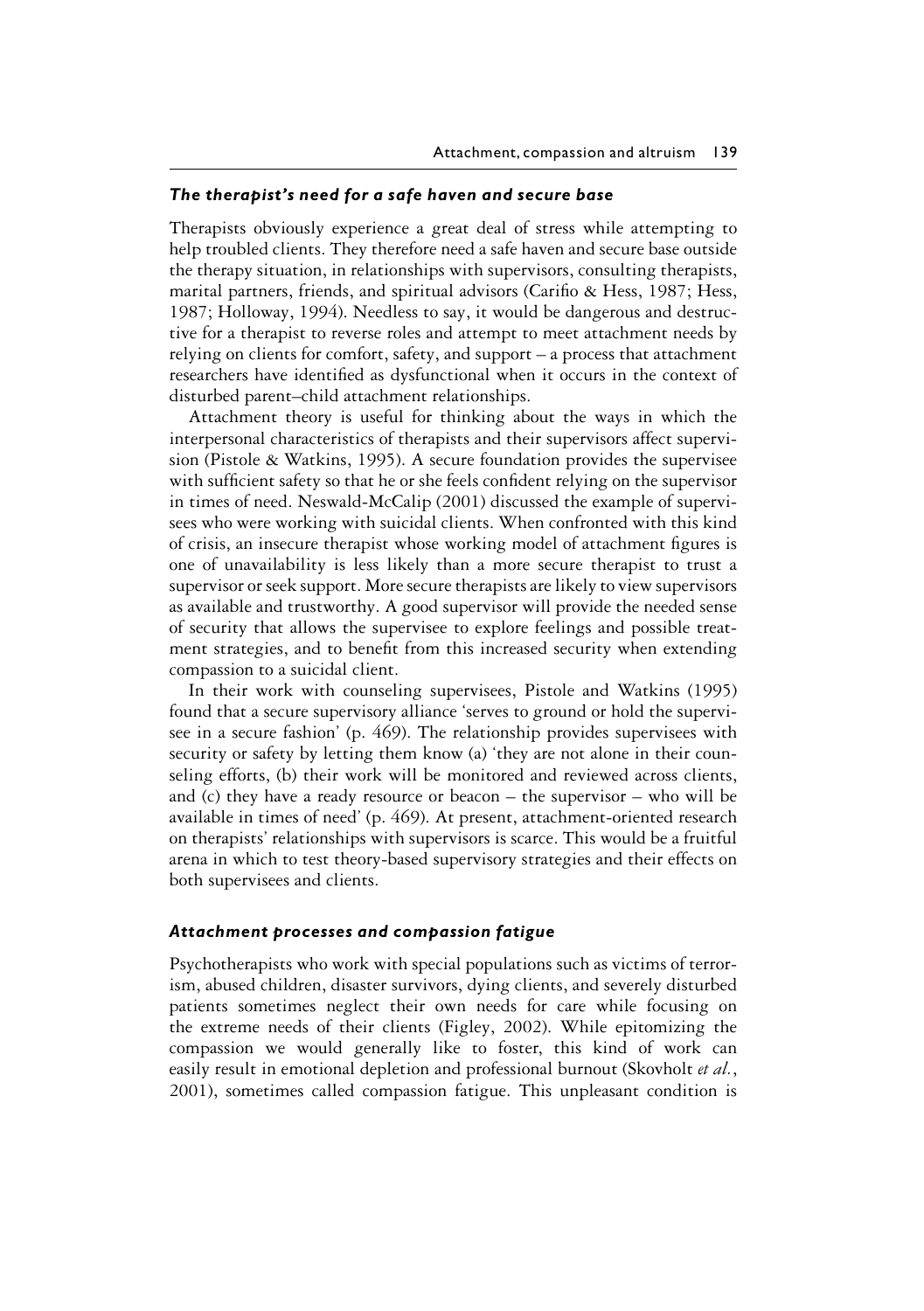marked by withdrawal and isolation from others, inappropriate emotionality, depersonalization, loss of pleasure in work and perhaps life more generally, loss of boundaries with dying patients, and a sense of being overwhelmed (Rainer, 2000).

Research has shown that lack of social support is a major factor in burnout (e.g. Davis *et al.*, 1989; Eastburg *et al.*, 1994). Among the various kinds of social support that a person might experience in the workplace, the kind provided by a supervisor is probably the most important (Constable & Russell, 1986). Meeting one's own needs for relief, empathic understanding, and support renewed is an important prerequisite for continuing to serve as an attachment figure for needy others.

To some extent, however, more secure people can also soothe themselves by relying on mental representations of past experiences of being supported by good attachment figures (Mikulincer & Shaver, in press). They can do this partly by recalling how they felt when they were well taken care of, and partly by viewing themselves as having internalized some of the efficacious and loving qualities of their attachment figures. In a secure individual, these two kinds of mental representation seem to become mentally available as soon as threats or stresses activate the attachment system. Beyond a certain point, however, it may be necessary for almost everyone to have tangible care provided by a compassionate, loving caregiver. For therapists, some of this care can come from good supervisors. Some of it may also have to come from friends and family.

## **Concluding comments**

Attachment theory and research provide good leads for fostering effective compassion in therapists, therapy clients, parents, and human beings more generally. Unlike 'selfish gene' theories (e.g. Dawkins, 1976), which discourage us from imagining that evolution equipped *Homo sapiens* with a capacity for compassion and care, attachment theory suggests that the same caregiving behavioral system that evolved to assure adequate care for vulnerable, dependent children can be extended to include care and concern for other people in need, perhaps even compassion for all suffering creatures – an important Buddhist ideal. Research clearly indicates that the condition of the attachment behavioral system affects the workings of the caregiving system, making it likely that heightening attachment security will yield benefits in the realm of compassionate caregiving.

Research on attachment and caregiving suggests several ways to encourage this move toward attachment security and effective compassion. One is to care for children in ways that enhance their sense of security, which, besides having many benefits for the children themselves, makes it much more likely that they will be good parents and neighbors and generous citizens of the world in later years. Another way to heighten a person's sense of security is to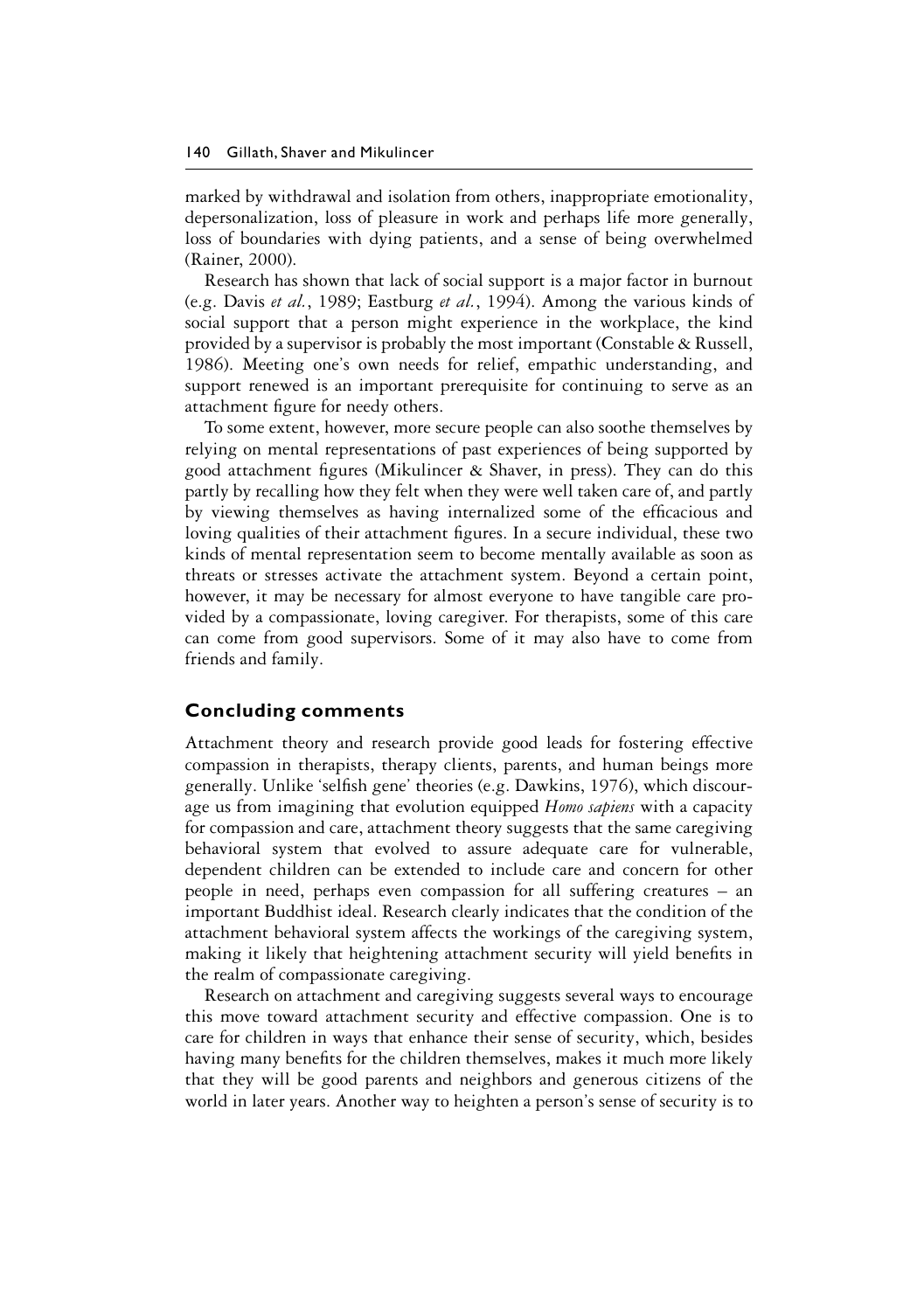have him or her regularly recall times when beneficial support was provided, or to imagine similar situations, perhaps even ones depicted in religious stories or other inspiring works of art (Oman & Thoresen, 2003). Once a person has benefited from another's care, or deliberately imagined and emulated the kinds of care and concern for others exhibited by supportive parents, Jesus, the Buddha, or Gandhi, merely calling these exemplars to mind seems to have security-enhancing effects, as does exposure to pictures and drawings of examples of loving kindness. Many of these procedures probably foster compassionate caregiving in two ways, by enhancing a person's sense of security and providing models of good caregiving.

When we consider therapeutic settings in particular, additional considerations arise. A therapist is likely to perform better if he or she is relatively secure, but the task of listening attentively and compassionately, hour after hour, to narratives of pain, abuse, in humanity, and insecurity is likely both to erode compassion and to increase personal distress and to insecurity. From time to time, therefore, therapists should be allowed to occupy the role of the needy, dependent person and seek compassionate support from skilled supervisors as well as other professional and nonprofessional attachment figures. It seems unlikely that anyone can sustain security and vitality in the face of continual pain and suffering without at least occasional reliance on stronger, wiser others.

Our research has demonstrated that key constructs, propositions, and principles of attachment theory apply beyond the realm of close relationships to social life more generally. People who are relatively secure in the dispositional sense or are induced to feel secure in a particular context are less threatened than insecure people by novel information and in-group/out-group differences, and are more willing to tolerate diversity, more likely to maintain broadly humane values, and more likely to offer tangible help to others in need. It seems likely, therefore, that the earth would be a more compassionate place if a larger number of people were helped to become secure, both dispositionally and in the varied contexts of their daily lives.

## **Acknowledgment**

Preparation of this article was facilitated by a grant from the Fetzer Institute.

## **References**

- Ainsworth, M.D.S., Blehar, M.C., Waters, E. & Wall, S. (1978). *Patterns of Attachment: Assessed in the Strange Situation and at Home*. Hillsdale, NJ: Erlbaum.
- Ainsworth, M.D.S. & Bowlby, J. (1991). An ethological approach to personality development. *American Psychologist*, **46**, 333–341.
- Baldwin, M.W., Keelan, J.P.R., Fehr, B., Enns, V. & Koh Rangarajoo, E. (1996). Social-cognitive conceptualization of attachment working models: Availability and accessibility effects. *Journal of Personality and Social Psychology*, **71**, 94–109.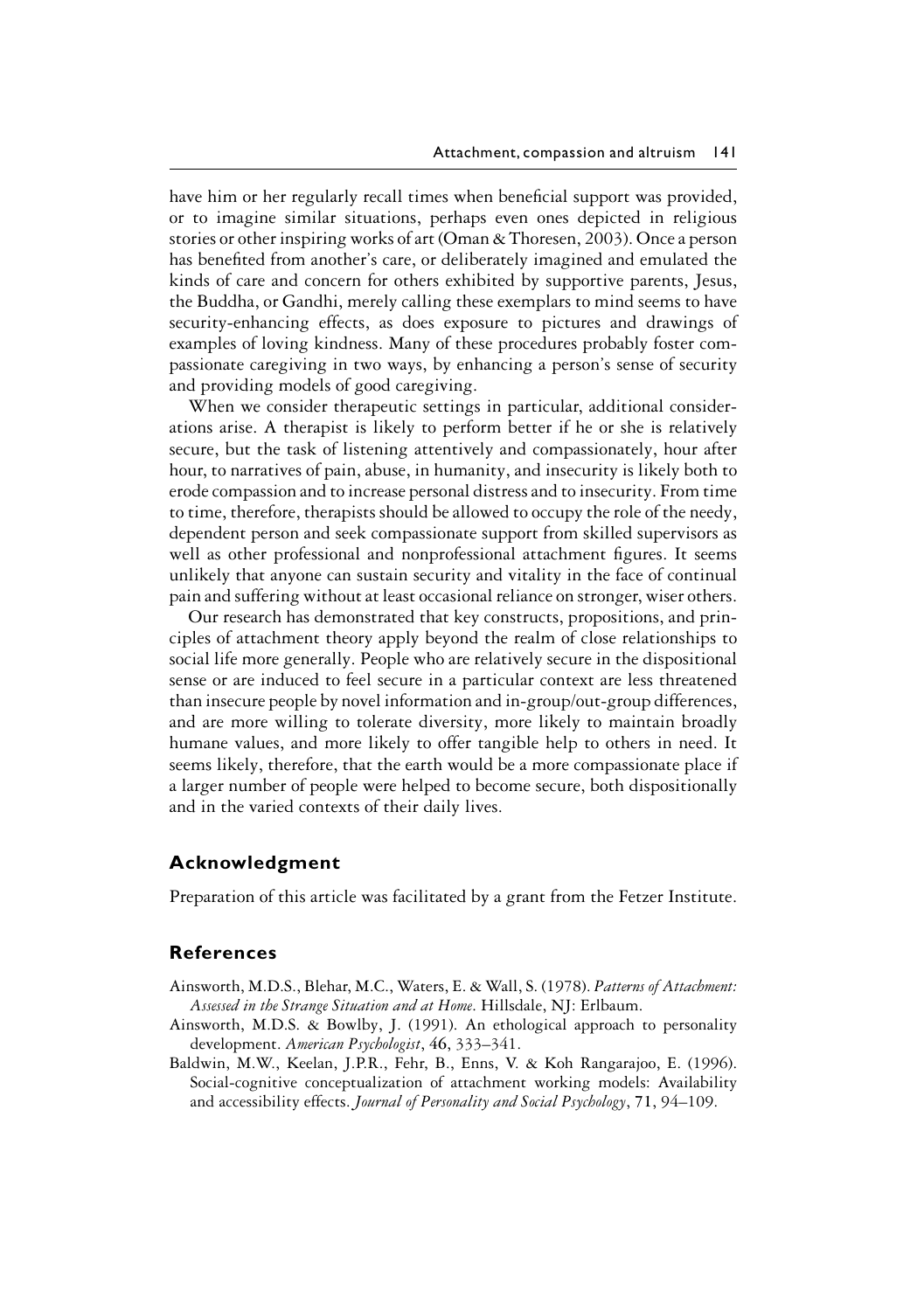- Bartholomew, K. & Horowitz, L.M. (1991). Attachment styles among young adults: A test of a four-category model. *Journal of Personality and Social Psychology*, **61**, 226–244.
- Batson, C.D. (1987). Prosocial motivation: Is it ever truly altruistic? In L. Berkowitz (ed.), *Advances in Experimental Social Psychology*, Vol. 20, pp. 65–122. New York: Academic Press.
- Batson, C.D. (1991). *The Altruism Question: Toward a Social-Psychological Answer*. Hillsdale, NJ: Erlbaum.
- Batson, C.D. (1994). Why act for the public good? Four answers. *Personality and Social Psychology Bulletin*. Special Issue: The Self and the Collective, **20**, 603–610.
- Batson, C.D., Floyd, R.B., Meyer, J.M., & Winner, A.L. (1999). 'And who is my neighbor?:' Intrinsic religion as a source of universal compassion. *Journal for the Scientific Study of Religion*, **38**, 445–457.
- Belsky, J., Rovine, M. & Taylor, D.C. (1984). The Pennsylvania Infant and Family Development Project: II. The development of reciprocal interaction in the mother–infant dyad. *Child Development*, **48**, 706–717.
- Bernier, A. & Dozier, M. (2002). The client–counselor match and the corrective emotional experience: Evidence from interpersonal and attachment research. *Psychotherapy: Theory, Research, Practice, Training*, **39**, 32–43.
- Bowlby, J. (1969/1982). *Attachment and Loss*: Vol. 1. *Attachment*. 2nd edn. New York: Basic Books; 1st edn 1969.
- Bowlby, J. (1973). *Attachment and loss*, Vol. 2. *Separation: Anxiety and Anger*. New York: Basic Books.
- Bowlby, J. (1988). *A Secure Base: Clinical Applications of Attachment Theory*. London: Routledge.
- Brennan, K.A., Clark, C.L. & Shaver, P.R. (1998). Self-report measurement of adult attachment: An integrative overview. In J.A. Simpson & W.S. Rholes (eds), *Attachment Theory and Close Relationships*, pp. 46–76. New York: Guilford Press.
- Carifio, M.S. & Hess, A.K. (1987). Who is the ideal supervisor? *Professional Psychology: Research and Practice*, **18**, 244–250.
- Carnelley, K.B., Pietromonaco, P.R. & Jaffe, K. (1996). Attachment, caregiving, and relationship functioning in couples: Effects of self and partner. *Personal Relationships*, **3**, 257–277.
- Cassidy, J. & Shaver, P.R. (eds) (1999). *Handbook of Attachment: Theory, Research, and Clinical Applications*. New York: Guilford Press.
- Clary, E.G., Snyder, M., Ridge, R.D., Copeland, J., Stukas, A.A., Haugen, J. & Miene, P. (1998). Understanding and assessing the motivations of volunteers: A functional approach. *Journal of Personality and Social Psychology*, **74**, 1516–1530.
- Cohn, D.A., Cowan, P.A., Cowan, C.P., & Pearson, J. (1992). Mothers' and fathers' working models of childhood attachment relationships, parenting styles, and child behavior. *Development and Psychopathology*, **4**, 417–431.
- Collins, N.L. & Feeney, B.C. (2000). A safe haven: An attachment theory perspective on support seeking and caregiving in intimate relationships. *Journal of Personality and Social Psychology*, **78**, 1053–1073.
- Constable, J.F. & Russell, D.W. (1986). The effect of social support and the work environment upon burnout among nurses. *Journal of Human Stress*, Spring, 20–26.
- Crittenden, P.M., Partridge, M.F. & Claussen, A.H. (1991). Family patterns of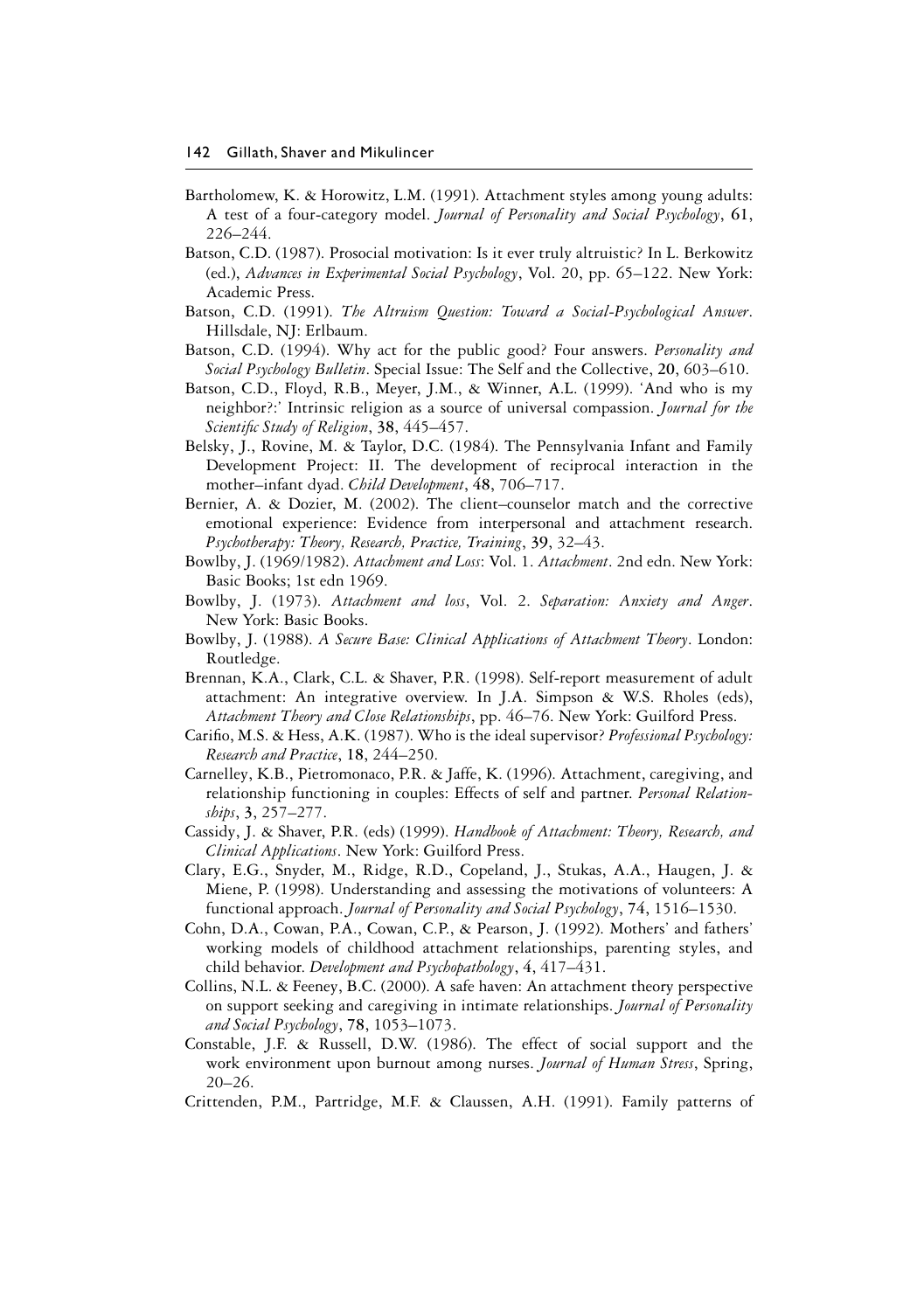relationship in normative and dysfunctional families. *Development and Psychopathology*. Special Issue: Attachment and Developmental Psychopathology, **3**(4), 491–512.

- Crowell, J.A. & Feldman, S.S. (1988). Mothers' internal models of relationships and children's behavioral and developmental status: A study of mother–child interaction. *Child Development*, **59**, 1273–1285.
- Crowell, J.A. & Feldman, S.S. (1991). Mothers' working models of attachment relationships and mother and child behavior during separation and reunion. *Developmental Psychology*, **27**, 597–605.
- Dalai Lama (1999). *Ethics for a New Millennium*. New York: Riverhead Books.
- Dalai Lama (2001). *An Open Heart: Practicing Compassion in Everyday Life* (ed. N. Vreeland). Boston, MA: Little Brown.
- Dalai Lama (2002). *The Dalai Lama's Book of Love and Compassion*. Glasgow: Thorsons Publications.
- Davis, A.H., Savicki, V., Cooley, E.J., & Firth, J.L. (1989). Burnout and counselor practitioner expectations of supervision. *Counselor Education and Supervision*, **28**, 234–241.
- Dawkins, R. (1976). *The Selfish Gene*. New York: Oxford University Press.
- Dozier, M. (1990). Attachment organization and treatment use for adults with serious psychopathological disorders. *Development and Psychopathology*, **2**, 47–60.
- Dozier, M. & Tyrrell, C. (1998). The role of attachment in therapeutic relationships. In J.A. Simpson & W.S. Rholes (eds), *Attachment Theory and Close Relationships*, pp. 221–248. New York: Guilford Press.
- Eastburg, M.C., Williamson, M., Gorsuch, R. & Ridley, C. (1994). Social support, personality, and burnout in nurses. *Journal of Applied Psychology*, **24**, 1233–1250.
- Feeney, B.C. & Collins, N. L. (2001). Predictors of caregiving in adult intimate relationships: An attachment theoretical perspective. *Journal of Personality and Social Psychology*, **80**, 972–994.
- Feeney, J.A. (1996). Attachment, caregiving, and marital satisfaction. *Personal Relationships*, **3**, 401–416.
- Feeney, J.A. & Hohaus, L. (2001). Attachment and spousal caregiving. *Personal Relationships*, **8**, 21–39.
- Figley, C.R. (2002). Compassion fatigue: Psychotherapists' chronic lack of self-care. *Journal of Clinical Psychology*. Special Issue: Chronic Illness, **58**, 1433–1441.
- Fraley, R.C. & Shaver, P.R. (1998). Airport separations: A naturalistic study of adult attachment dynamics in separating couples. *Journal of Personality and Social Psychology*, **75**, 1198–1212.
- Fraley, R.C. & Shaver, P.R. (2000). Adult romantic attachment: Theoretical developments, emerging controversies, and unanswered questions. *Review of General Psychology*, **4**, 132–154.
- George, C., Kaplan, N. & Main, M. (1985). *The Adult Attachment Interview*. Unpublished protocol, Department of Psychology, University of California, Berkeley.
- Haft, W. & Slade, A. (1989). Affect attunement and maternal attachment: A pilot study. *Infant Mental Health Journal*, **10**, 157–172.
- Hamilton, W.D. (1964). The genetical evolution of social behavior. I and II. *Journal of Theoretical Biology*, **7**, 1–52.
- Hardy, G.E., Aldridge, J., Davidson, C., Rowe, C., Reilly, S., & Shapiro, D.A.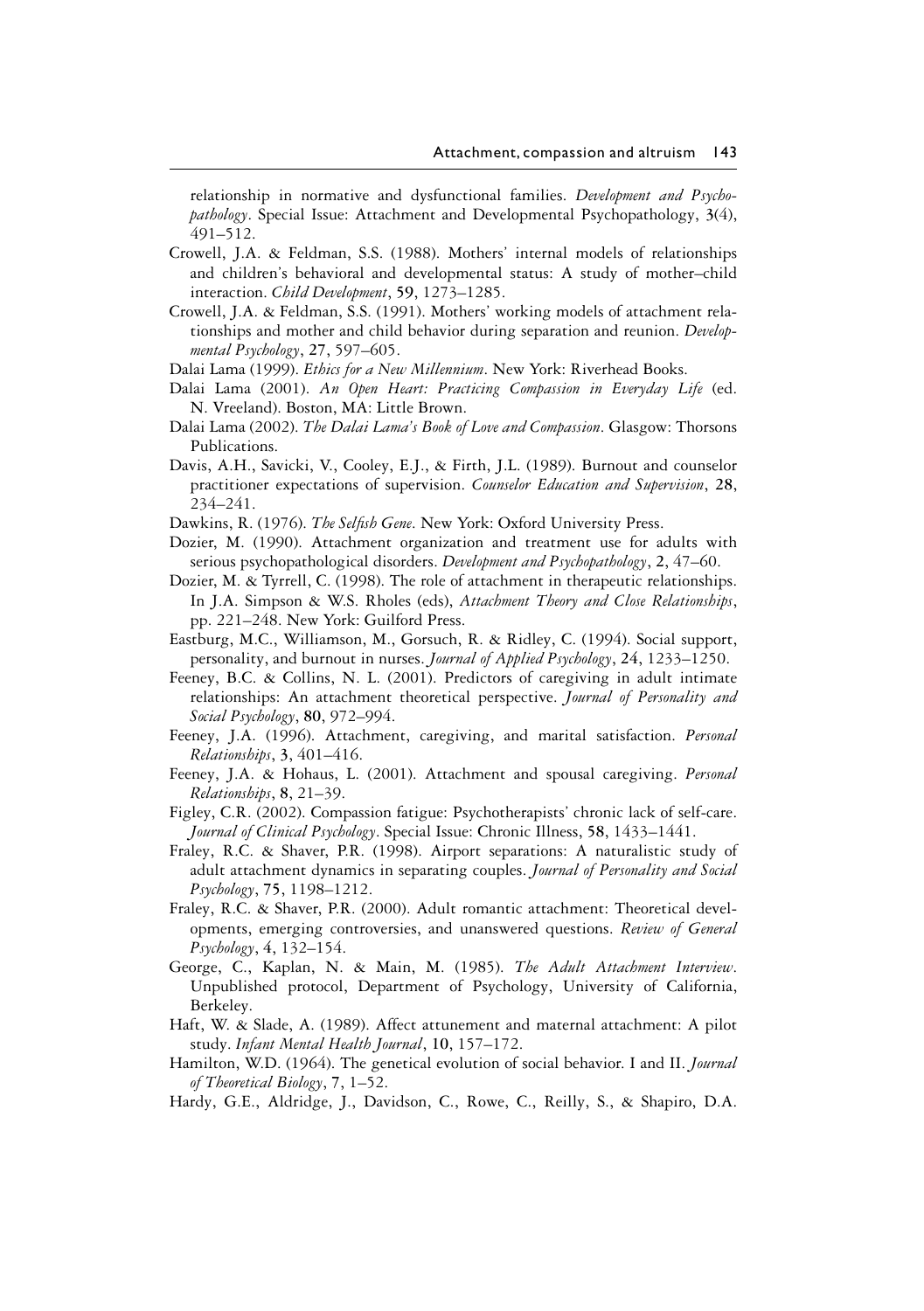(1999). Therapist responsiveness to client attachment styles and issues observed in client-identified significant events in psychodynamic-interpersonal psychotherapy. *Psychotherapy Research*, **9**, 36–53.

- Hazan, C. & Shaver, P.R. (1987). Romantic love conceptualized as an attachment process. *Journal of Personality and Social Psychology*, **52**, 511–524.
- Hess, A.K. (1987). Psychotherapy supervision: Stages, Buber, and theory of relationship. *Professional Psychology: Research and Practice*, **18**, 251–259.
- Hesse, E. (1999). The Adult Attachment Interview: Historical and current perspectives. In J. Cassidy & P.R. Shaver (eds), *Handbook of Attachment: Theory, Research, and Clinical Applications*, pp. 395–433. New York: Guilford Press.
- Holloway, E.L. (1994). A bridge of knowing: The scholar-practitioner of supervision. *Counseling Psychology Quarterly*, **7**, 3–15.
- Keidel, G.C. (2002). Burnout and compassion fatigue among hospice caregivers. *American Journal of Hospice and Palliative Care*, **19**, 200–205.
- Kestenbaum, R., Farber, E.A. & Sroufe, L.A. (1989). Individual differences in empathy among preschoolers: Relation to attachment history. In N. Eisenberg (ed.), *Empathy and Related Emotional Competence, New Directions for Child Development*, No. 44, pp. 51–64. San Francisco, CA: Jossey-Bass.
- Kivlighan, D.M., Patton, M.J. & Foote, D. (1998). Moderating effects of client attachment on the counselor experience–working alliance relationship. *Journal of Counseling Psychology*, **45**, 274–278.
- Korfmacher, J., Adam, E., Ogawa, J. & Egeland, B. (1997). Adult attachment: Implications for the therapeutic process in a home visitation intervention. *Applied Developmental Science*, **1**, 43–52.
- Kunce, L.J. & Shaver, P.R. (1994). An attachment-theoretical approach to caregiving in romantic relationships. In K. Bartholomew & D. Perlman (eds), *Advances in Personal Relationships*, Vol. 5, pp. 205–237. London: Jessica Kingsley.
- Lehman, D.R., Ellard, J.H. & Wortman, C.B. (1986). Social support for the bereaved: Recipients' and providers' perspectives of what is helpful. *Journal of Consulting and Clinical Psychology*, **54**, 438–446.
- Mallinckrodt, B. (2000). Attachment, social competencies, social support and interpersonal process in psychotherapy. *Psychotherapy Research*, **10**, 239–266.
- Mallinckrodt, B. (2001). Interpersonal processes, attachment, and development of social competencies in individual and group psychotherapy. In B.R. Sarason & S. Duck (eds), *Personal Relationships: Implications for Clinical and Community Psychology*, pp. 89–117. New York: Wiley.
- Meyer, B. & Pilkonis, P.A. (2002). Attachment style. In J.C. Norcross (ed.), *Psychotherapy Relationships that Work: Therapist Contributions and Responsiveness to Patients*, pp. 367–382. London: Oxford University Press.
- Mikulincer, M. & Arad, D. (1999). Attachment working models and cognitive openness in close relationships: A test of chronic and temporary accessibility effects. *Journal of Personality and Social Psychology*, **77**, 710–725.
- Mikulincer, M., Gillath, O., Halevy, V., Avihou, N., Avidan, S. & Eshkoli, N. (2001). Attachment theory and reactions to others' needs: Evidence that activation of the sense of attachment security promotes empathic responses. *Journal of Personality and Social Psychology*, **81**, 1205–1224.
- Mikulincer, M., Gillath, O., Sapir-Lavid, Y., Yaakobi, E., Arias, K., Tal-Aloni, L. & Bor, G. (2003a). Attachment theory and concern for others' welfare: Evidence that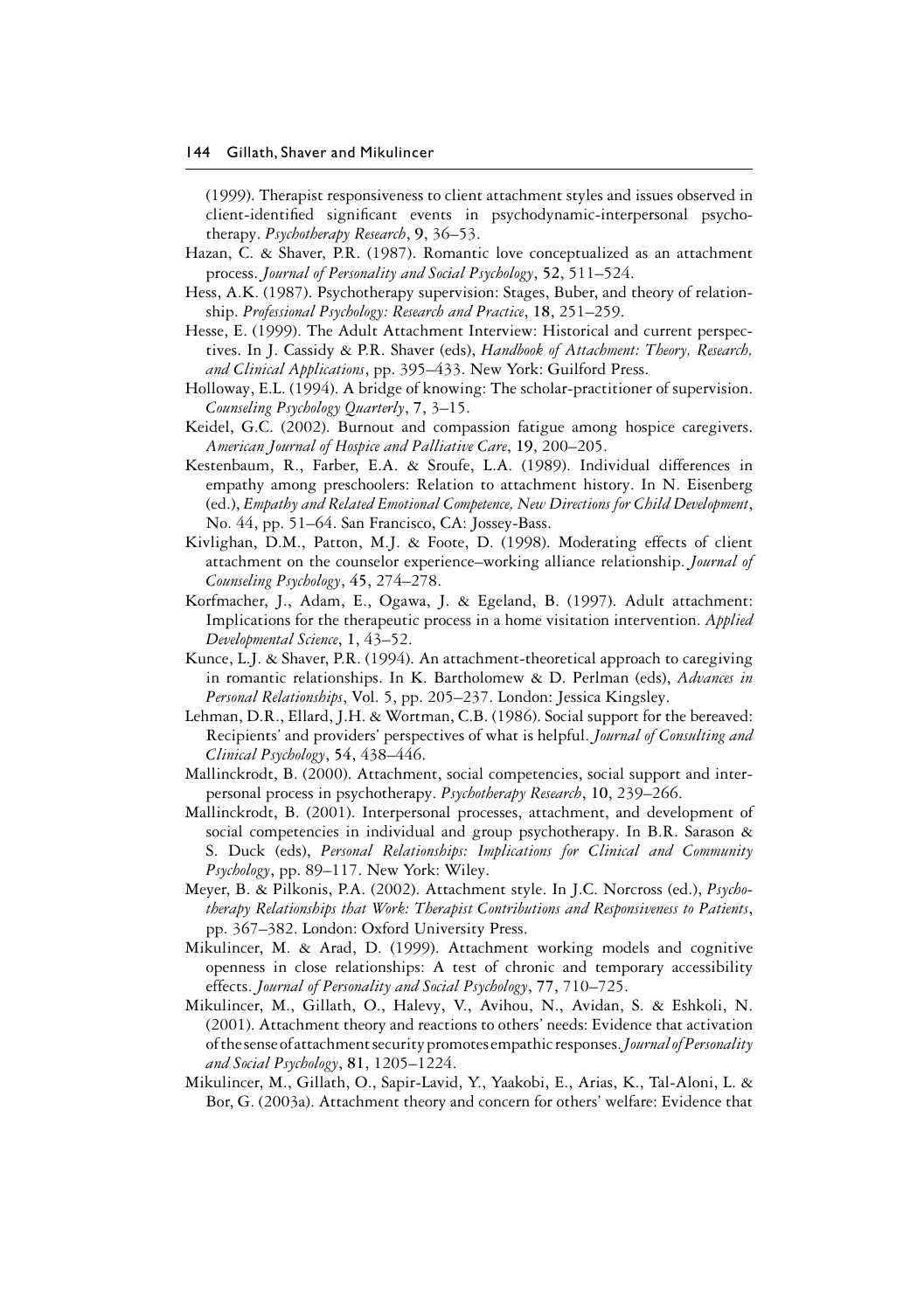activation of the sense of secure base promotes endorsement of self-transcendence values. *Basic and Applied Social Psychology*, **25**, 299–312.

- Mikulincer, M., Gillath, O. & Shaver, P.R. (2002). Activation of the attachment system in adulthood: Threat-related primes increase the accessibility of mental representations of attachment figures. *Journal of Personality and Social Psychology*, **83**, 881–895.
- Mikulincer, M. & Horesh, N. (1999). Adult attachment style and the perception of others: The role of projective mechanisms. *Journal of Personality and Social Psychology*, **76**, 1022–1034.
- Mikulincer, M. & Shaver, P.R. (2001). Attachment theory and intergroup bias: Evidence that priming the secure base schema attenuates negative reactions to out-groups. *Journal of Personality and Social Psychology*, **81**, 97–115.
- Mikulincer, M. & Shaver, P.R. (2003). The attachment behavioral system in adulthood: Activation, psychodynamics, and interpersonal processes. In M.P. Zanna (ed.), *Advances in Experimental Social Psychology*, Vol. 35, pp. 53–152. San Diego, CA: Academic Press.
- Mikulincer, M. & Shaver, P.R. (in press). Mental representations of attachment security: Theoretical foundation for a positive social psychology. In M.W. Baldwin (ed.), *Interpersonal Cognition*. New York: Guilford Press.
- Mikulincer, M., Shaver, P.R., Gillath, O. & Nitzberg, R. (2003b). A*ttachment, Compassion, and Altruism*. Paper presented at the 2003 Compassionate Love Conference, Bloomington, IL.
- Mohr, J.J. (2002). Client avoidance in first sessions of counseling: The moderating role of therapist attachment. *Dissertation Abstracts20International: Section B: The Sciences & Engineering*, **62**, 4227.
- Neswald-McCalip, R. (2001). Development of the secure counselor: Case examples supporting Pistole & Watkins's (1995) discussion of attachment theory in counseling supervision. *Counselor Education and Supervision*, **41**, 18–27.
- Oman, D. & Thoresen, C.E. (2003). Spiritual modeling: A key to spiritual and religious growth? *International Journal for the Psychology of Religion*, **13**, 149–165.
- Pierce, T. & Lydon, J.E. (1998). Priming relational schemas: Effects of contextually activated and chronically accessible interpersonal expectations on responses to a stressful event. *Journal of Personality and Social Psychology*, **75**, 1441–1448.
- Pierce, T. & Lydon, J.E. (2001). Global and specific relational models in the experience of social interactions. *Journal of Personality and Social Psychology*, **80**, 613–631.
- Pistole, M.C. (1999). Preventing teenage pregnancy: Contributions from attachment theory. *Journal of Mental Health Counseling*, **21**, 93–112.
- Pistole, M.C. & Watkins, C.E. (1995). Attachment theory counseling process, and supervision. *The Counseling Psychologist*, **23**, 457–478.
- Priel, B., Mitrany, D. & Shahar, G. (1998). Closeness, support and reciprocity: A study of attachment styles in adolescence. *Personality and Individual Differences*, **25**, 1183–1197.
- Rainer, J.P. (2000). Compassion fatigue: When caregiving begins to hurt. In L. Vandecreek & T.L. Jackson (eds), *Innovations in Clinical Practice: A Source Book*, Vol. 18, pp. 441–453. Sarasota, FL: Professional Resource Exchange.
- Rholes, W.S., Simpson, J.A. & Blakely, B.S. (1995). Adult attachment styles and mothers' relationships with their young children. *Personal Relationships*, **2**, 35–54.
- Rholes, W.S., Simpson, J.A., Blakely, B.S., Lanigan, L. & Allen, E.A. (1997). Adult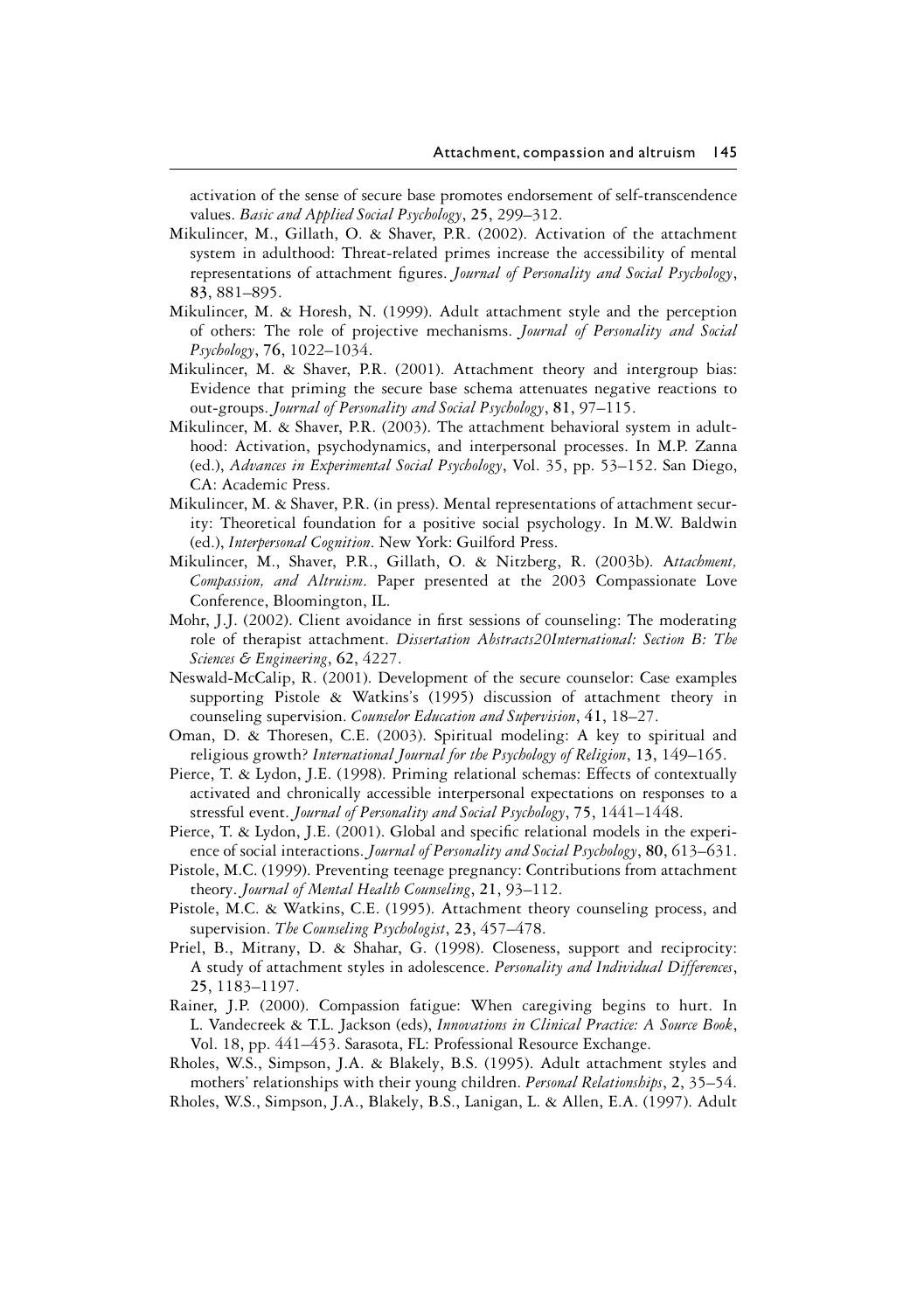attachment styles, the desire to have children, and working models of parenthood. *Journal of Personality*, **65**, 357–385.

- Rholes, W.S., Simpson, J.A. & Orina, M.M. (1999). Attachment and anger in an anxiety-provoking situation. *Journal of Personality and Social Psychology*, **76**, 940–957.
- Rogers, C.R. (1951). *Client-centered Therapy, Its Current Practice, Implications, and Theory*. Boston, MA: Houghton Mifflin.
- Rozov, E.J. (2002). Therapist attachment style and emotional trait biases: A study of therapist contribution to the working alliance. *Dissertation Abstracts International: Section B: The Sciences & Engineering*, **62**(9-B), 4235.
- Rubino, G., Barker, C., Roth, T. & Fearon, P. (2000). Therapist empathy and depth of interpretation in response to potential alliance ruptures: The role of therapist and patient attachment styles. *Psychotherapy Research*, **10**, 407–420.
- Satterfield, W.A. & Lyddon, W.J. (1995). Client attachment and perceptions of the working alliance with counselor trainees. *Journal of Counseling Psychology*, **42**, 187–189.
- Satterfield, W.A. & Lyddon, W.J. (1998). Client attachment and the working alliance. *Counseling Psychology Quarterly*, **11**, 407–415.
- Sauer, E.M., Lopez, F.G. & Gormley, B. (2003) Respective contributions of therapist and client adult attachment orientations to the development of the early working alliance: A preliminary growth modeling study. *Psychotherapy Research*, **13**, 371–382.
- Schwartz, S.H. (1992). Universals in the content and structure of values: Theoretical advances and empirical tests in 20 countries. In M.P. Zanna (ed.), *Advances in Experimental Social Psychology*, Vol. 25, pp. 1–65. Orlando, FL: Academic Press.
- Shaver, P.R. & Clark, C.L. (1994). The psychodynamics of adult romantic attachment. In J.M. Masling & R.F. Bornstein (eds), *Empirical Perspectives on Object Relations Theory* (*Empirical Studies of Psychoanalytic Theories*, Vol. 5, pp. 105–156). Washington, DC: American Psychological Association.
- Shaver, P.R. & Hazan, C. (1993). Adult romantic attachment: Theory and evidence. In D. Perlman & W. Jones (eds), *Advances in Personal Relationships*, Vol. 4, pp. 29–70. London: Jessica Kingsley.
- Shaver, P.R. & Mikulincer, M. (2002). Attachment-related psychodynamics. *Attachment and Human Development*. Special Issue: The Psychodynamics of Adult Attachments—Bridging the Gap between Disparate Research Traditions, **4**, 133–161.
- Simpson, J.A., Rholes, W.S. & Nelligan, J.S. (1992). Support seeking and support giving within couples in an anxiety-provoking situation: The role of attachment styles. *Journal of Personality and Social Psychology*, **62**, 434–446.
- Simpson, J.A., Rholes, W.S., Orina, M.M. & Grich, J. (2002). Working models of attachment, support giving, and support seeking in a stressful situation. *Personality and Social Psychology Bulletin*, **28**, 598–608.
- Skovholt, T.M., Grier, T.L. & Hanson, M.R. (2001). Career counseling for longevity: Self-care and burnout prevention strategies for counselor resilience. *Journal of Career Development*, **27**, 167–176.
- Soerensen, S., Webster, J.D. & Roggman L.A. (2002) Adult attachment and preparing to provide care for older relatives. *Attachment and Human Development*, **4**, 84–106.
- Tyrrell, C.A., Dozier, M., Teague, G.B. & Fallot, R.D. (1999). Effective treatment